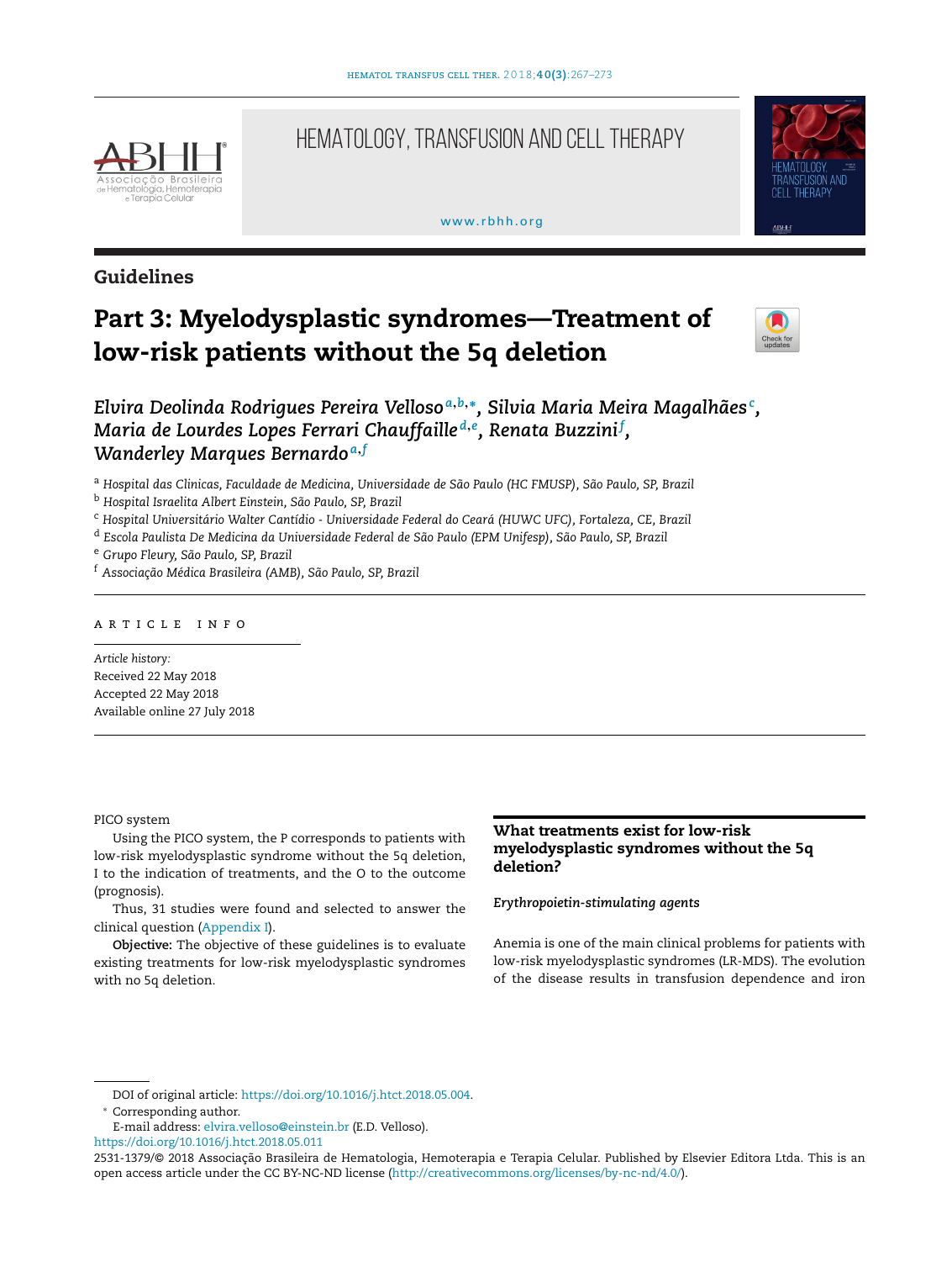overload. The addition of erythropoietin (EPO) to the *in vitro* culture of erythroid colonies leads to an increased formation of colonies, particularly when it is associated with other hematopoietic factors. Recombinant human erythropoietin (rHEPO, epoetin alfa) and darbepoetin alfa, both prescribed alone or in combination with granulocytic colony stimulating factor (G-CSF), have been extensively shown to improve erythropoiesis and reduce transfusion requirements in patients with anemia and MDS. The Scandinavian group validated a predictive response scheme for erythropoietic agents in which serum EPO (sEPO) levels and transfusion requirements predict response to these drugs $1,2$  (B).

## *Recombinant human erythropoietin (epoetin alfa)*

A retrospective study evaluated MDS patients who were submitted to red blood cell (RBC) transfusions [hemoglobin (Hb) <8.5 g/dL]. Of 192 patients, 83 patients received rHEPO treatment for at least 12 weeks, and of these 24 patients (28.9%) achieved an erythroid response according to the International Working Group (IWG) 2006 criteria. The response to rHEPO was significantly associated with lower levels of endogenous EPO, lower percentage of blasts in bone marrow and less transfusion requirements. The median duration of response was 17 months. There was no difference between treated and untreated patients in terms of progression to acute myeloid leukemia (AML) and other causes of death (infections, bleeding, secondary tumors, cardiovascular and thromboembolic events) and no death could be attributed to rHEPO. No difference was found in the median overall survival (OS) between patients who received and those who did not receive treatment (36 vs. 38 months, respectively). However, a longer OS was found in responders as compared to non-responders (mean 42 vs. 31 months, respectively; *p*-value <0.009) and the response to rHEPO remained an independent prognostic value for OS in the multivariate analysis $3$  (B).

In a prospective study to evaluate the efficacy of fixed doses of epoetin alfa, 55 patients with a median age of 78 years, low or intermediate-1 International Prognostic Scoring System (IPSS) risk and Hb <10 g/dL received subcutaneous rHEPO (40 000 IU) once weekly for at least 3 months. After a 12 week period, 65.5% of patients achieved an erythroid response (IWG 2006 criteria). Considering the transfusion requirement, rHEPO led to improvements in anemia in 27 of the 33 patients without prior transfusions and in nine of the 22 patients with prior transfusions. Serum EPO levels <200mU/mL were associated with a better response rate to rHEPO treatment. There was a trend toward a higher response rate in patients with lower risk (by IPSS and the World Health Organization Classification-Based Prognostic Scoring System). Treatment was well tolerated with minor side effects being observed in 7.2% of patients; discontinuation of treatment was required in only one patient due to intractable pruritus $4$  (B).

In a biosimilar study of epoetin alfa, 24 over 65-year-old patients with LR-MDS were treated with 40 000 IU once a week for 12 weeks. No major side effects were observed. Sixteen patients (66.6%) achieved erythroid response and all of them except for one became transfusion-independent for at least 3 months. Responders had significantly higher levels of Hb and less transfusion requirements than non-responders. There

was also a positive correlation between the Hb levels and the quality of life (QoL) of these patients [Functional Assessment of Cancer Therapy-Anemia score (FACT-An): *p*-value <0.003; Mini Mental State Examination (MMSE) evaluation: *p*-value  $<$ 0.01]<sup>5</sup> (B).

#### *Darbepoetin alfa*

Sixty-two patients, mostly with low and intermediate-1 IPSS risk MDS and endogenous EPO levels <500mU/mL, received darbepoetin 300mg subcutaneously once weekly (considered equivalent of 20 000 U of recombinant epoetin alfa three times per week). Forty-four patients (71%) presented erythroid response. There was no response in the platelet or neutrophil lineages. The median time from the onset of treatment to response was 4 weeks. In 11 patients, the treatment had to be discontinued temporarily due to Hb levels above 14 g/dL. Eight of the 13 patients who had been unsuccessfully treated with recombinant EPO alfa or beta responded to darbepoetin. Ten of the patients who did not respond to darbepoetin alone received G-CSF for 12 weeks with only two responding. The overall response rate was  $74\%$ <sup>6</sup> (B).

Thirty-seven patients (23 transfusion-dependent) with low IPSS risk and anemia received darbepoetin (150 $\mu$ g) subcutaneously once a week. Erythroid responses were detected in 40.5% patients with a stable Hb level >9.5 g/dL being seen in most after 7–22 months of treatment. Serum EPO levels <100mU/mL, no excess of blasts in the bone marrow, low or no RBC transfusion requirements and hypoplastic bone marrow were confirmed as predictors of erythroid response in multivariate analyses. No significant side effects were reported during the study $\prime$  (B).

Ten studies (647 patients) were included in a recently published meta-analysis to evaluate the efficacy and safety of darbepoetin. The erythroid response rate varied from 38 to 72%; the response duration was from 12 to more than 51 months. Better responses were observed in patients with sEPO <100mU/mL and in patients not previously treated with erythropoiesis-stimulating agents. Higher hemoglobin levels, higher doses, transfusion independence and lower risk disease were associated with better response rates $8$  (A).

#### *Erythropoietin vs. darbepoetin*

A meta-analysis involving rHEPO-treated MDS patients (22 studies; 925 patients) or patients who received darbepoetin alfa (8 studies; 389 patients) evaluated erythroid response using the IWG criteria (rHEPO: 584 patients; Darbepoetin: 389 patients). Univariate analysis showed a better erythroid response for patients with refractory anemia or refractory anemia with ring sideroblasts (RA/RARS; *p*-value <0.001), low sEPO levels and the use of a fixed-dose regimen as opposed to a weight-based regimen. There was no difference in erythroid response rates between rHEPO and darbepoetin (57.6 vs. 59.4%, respectively;  $p$ -value =  $0.828$ <sup>9</sup> (A).

## *rHEPO vs. rHEPO plus filgrastrim (G-CSF)*

Anemic patients with LR-MDS were randomized to receive rHEPO (30 000 IU weekly; *n* = 15) or the same dosage of rHEPO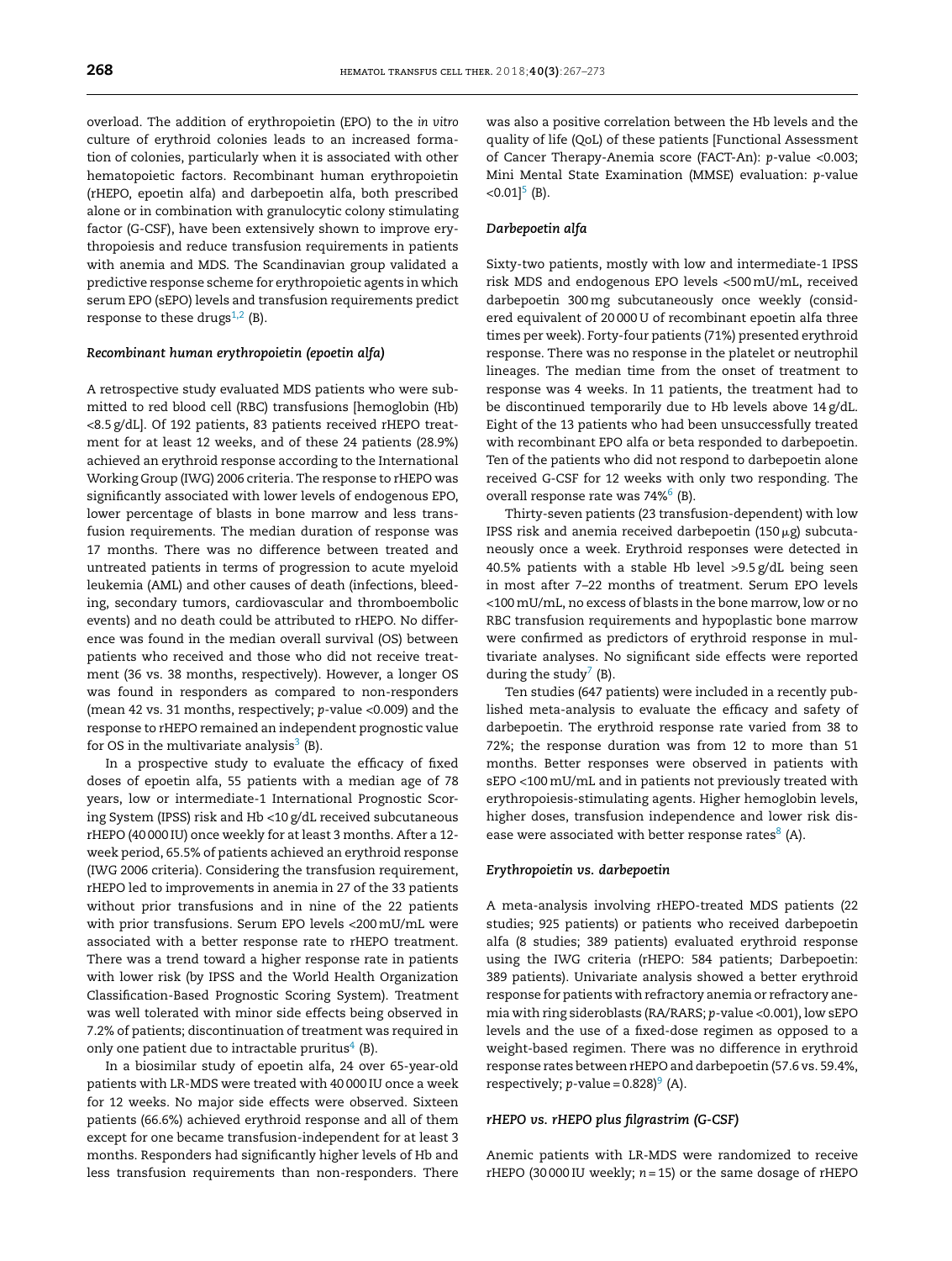plus G-CSF (300 µg twice weekly; *n* = 15) for at least 8 weeks. An erythroid response was observed in 40% of patients treated with r-HEPO alone compared to 73.3% of patients receiving the combined regimen, but there was no statistical difference between the groups. Taking into consideration the need for transfusions, rHEPO was effective in improving anemia in 55.5% of previously non-transfused patients and in 16.6% of previously transfused patients, whereas the combined treatment induced a favorable response in 80 and 60% nontransfused and previously transfused patients, respectively. No relevant side effects were reported in the two groups. After 4 months of treatment, the response rate was 33% for rHEPO and 62.5% for rHEPO plus G-CSF (*p*-value = 0.032). QoL was assessed using the FACT-An questionnaire at the beginning of treatment and after 8 and 16 weeks. There was an apparent correlation between erythroid response and  $QoL^{10}$  (B).

## *Darbepoetin plus filgrastim (G-CSF)*

In a study conducted by the French group, 95 patients with LR-MDS received darbepoetin alfa (500  $\mu$ g) subcutaneously every 2 weeks. For non-responders at 12 weeks, filgrastim was added to the treatment (300  $\mu$ g twice weekly; this dose was subsequently adjusted to maintain white cell count between 5.0 and  $10.0 \times 10^9$  L<sup>-1</sup>) and maintained for an extra 12 weeks. Erythroid response according to the IWG criteria at 12 weeks was achieved in 48% of patients. The addition of filgrastim in nonresponders increased the overall response rate to 56% at 24 weeks. Improvement in the QoL assessed by FACT-An was seen in responders, but no difference was detected in physical performance. With a mean follow-up of 52 months, mean response duration was not reached and the 3-year cumulative incidence of AML and OS were 14.5 and 70%, respectively. The sEPO level was the only independent predictor of response at 12 weeks with the most discriminant cutoff value being  $100 \text{ mU/mL}^{11}$  $100 \text{ mU/mL}^{11}$  $100 \text{ mU/mL}^{11}$  (B).

# **Recommendations**

A better response to erythropoiesis-stimulating agents is associated with a lower serum EPO level, lower RBC transfusion requirements and a lower percentage of blasts in the bone marrow. Responders tend to have better OS and improved QoL. Side effects are minimal, and no increased risk for leukemic transformation has been documented. Erythropoietin and darbepoetin alfa, associated with filgrastim (G-CSF) or not, prove to be effective.

### *Immunosuppressant agents*

Immunosuppressive therapy, which includes antithymocyte globulin, cyclosporin A and alemtuzumab, has been used based on an observation of abnormal T-cell function in patients with LR-MDS, increased levels of proinflammatory cytokines and apoptosis of bone marrow cells. The National Comprehensive Cancer Network (NCCN) guidelines list five characteristics that may indicate the possibility of response to immunosuppressants: IPSS score <1, age <60 years, hypocellular bone marrow, presence of the paroxysmal nocturnal hemoglobinuria (PNH) clone and expression of HLA-DR15.

In a retrospective study, 29 patients with LR-MDS were treated with cyclosporin A alone (2–6mg/kg/day to maintain blood concentration at 150–250ng/mL) or associated with antithymocyte globulin (*n* = 5). Eight patients (27.6%) had complete remission and nine (31.0%) achieved some hematological improvement resulting in an overall response rate of 58.6%. The median OS was 8.6 years with OS at 5 and 10 years of 74.5 and 48.3%, respectively. OS rate of responders at 5 and 10 years was 100 and 72.7%, respectively, was better than in non-responders (41.7 and 15.6%, respectively;  $p$ -value <0.001)<sup>12</sup> (B).

Seventy-one patients with LR-MDS received either antithymocyte globulin therapy for 4 days (dose 4 mg/kg/day) followed by cyclosporin A (3–5mg/kg/day) for 3 months or cyclosporin A alone. The total hematological response rate according to the IWG 2006 criteria was 77.5% (55/71 cases) with 11 complete responses. Of the responders, 77% had an erythroid response with the median increase in Hb being 3.6 g/dL. Of the 71 cases, 60 (84.5%) were alive at the end of the 24 month follow-up period. During this follow-up, 69 patients remained without increased blast cell counts or leukemic transformation<sup>[13](#page-5-0)</sup> (B).

# **Recommendations**

In selected patients with LR-MDS, the use of immunosuppressants (cyclosporin A alone or in combination with antithymocyte globin) leads to a high rate of long-lasting erythroid response.

#### *Thrombomimetic drugs*

Thrombocytopenia occurs in 37–65% of individuals with MDS and can result in hemorrhagic complications, including mortality in around 24% of cases. In addition, many of the agents used to treat MDS can cause or exacerbate thrombocytopenia. Romiplostim is an agent that binds and activates thrombopoietin receptors, stimulating platelet formation through a mechanism similar to that of endogenous thrombopoietin.

Twenty-nine patients with MDS receiving decitabine were randomized to receive either romiplostim (750-g; *n* = 15) or placebo (*n* = 15). The group receiving romiplostim did not present a reduction in major bleeding events compared to the Placebo Group but presented a reduction in the need for transfusions and in the number of transfused units. The drug was well tolerated and only one patient in each group progressed to  $AML<sup>14</sup>$  $AML<sup>14</sup>$  $AML<sup>14</sup>$  (A).

The results of the first phase of a blinded, randomized, controlled phase II study on the use of eltrombopag vs. placebo for LR-MDS patients with thrombocytopenia were recently published. Ninety patients were analyzed with 59 being allocated to the Eltrombopag Group. The median follow-up to evaluate the platelet response was 11 weeks with platelet response being reported in 47% of the Eltrombopag Group vs. 3% in the Placebo Group (*p*-value = 0.0017). There were more bleeding events in the Placebo Group (42 vs. 14%; *p*-value = 0.0025).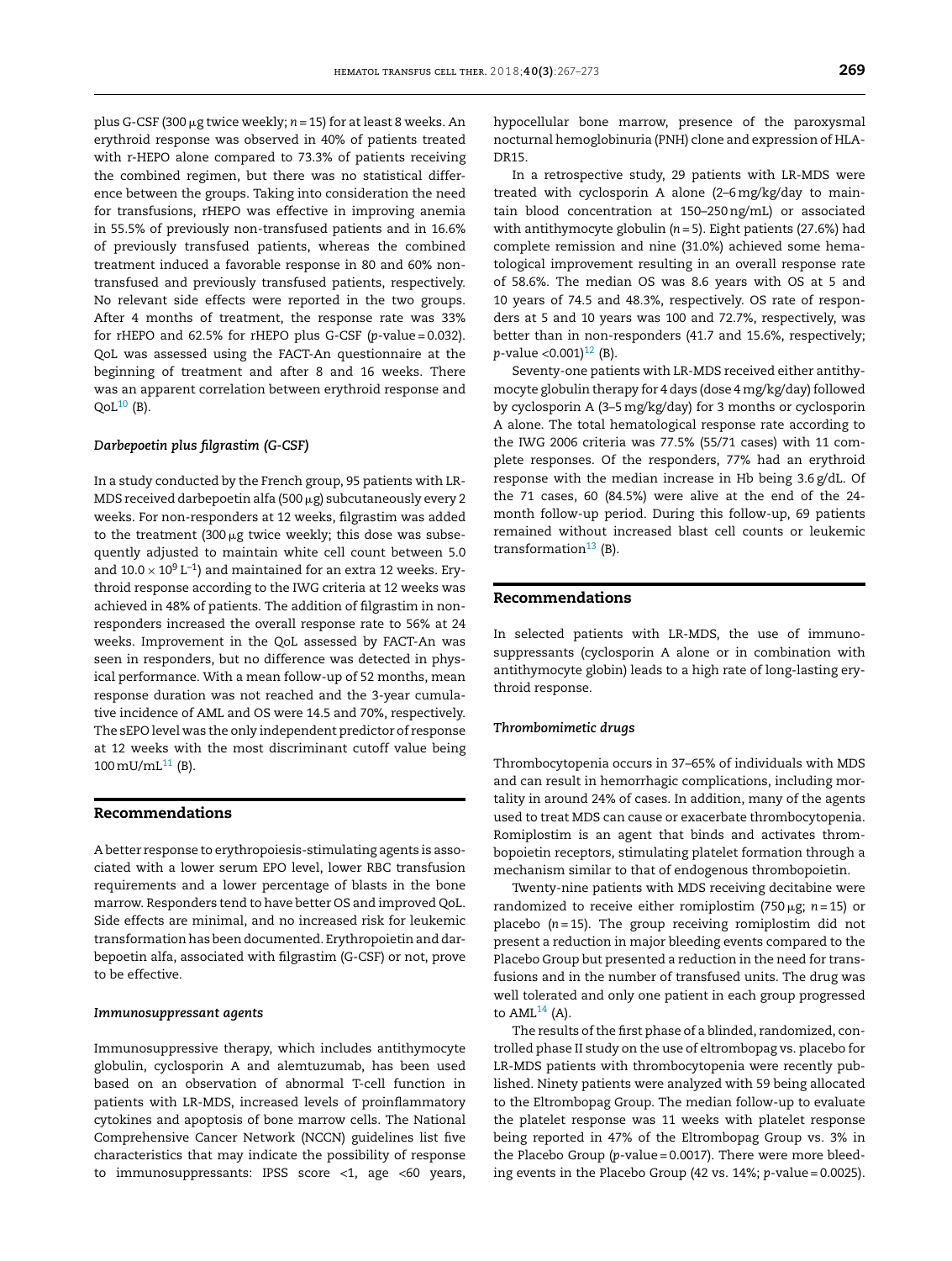Progression to AML or disease progression occurred in 12% of the Eltrombopag Group vs. 15% of the Placebo Group (*p*value =  $0.81$ <sup>[15](#page-5-0)</sup> (B).

# **Recommendations**

Romiplostim does not lead to a decrease in major thrombocytopenic events but leads to a reduction in the need for transfusions and in the quantity of transfused units with a good tolerance profile. Eltrombopag leads to increases in platelets and decreases in bleeding events without raising the risk of leukemic transformation.

# *Immunomodulatory agents*

#### *Lenalidomide*

Forty-three patients with MDS (88% low or intermediate-1 IPSS risk) without response to erythropoietin (77%) or thalidomide (30%) and transfusion-dependent or with symptomatic anemia received lenalidomide at a dose of 25 or 10mg/day for 21 days in 28-day cycles; the results were evaluated after 16 weeks. Neutropenia (65% of patients) and thrombocytopenia (74% of patients) were the most common side effects. The response rate was 57% for patients with normal karyotypes, 83% for those with karyotypes with del(5q) and 12% for other karyotypes (*p*-value =  $0.007$ )<sup>[16](#page-5-0)</sup> (B).

A dose of 10mg/day of lenalidomide was used in 28-day cycles in a study of 214 transfusion-dependent patients with low or intermediate-1 IPSS risk MDS, without del(5q) and with a platelet count above  $50.0 \times 10^9$  L<sup>-1</sup>. A 43% erythroid response was observed with 26% of transfusion independence and 18-27% hematological toxicity $17$  (B).

In a randomized, double-blind, placebo-controlled (2:1) phase III study of patients with LR-MDS without del(5q) and ineligible for or refractory to erythropoiesis stimulating agents, an improvement in transfusion independence was observed in a group (*n* = 160) treated with lenalidomide (26.9 vs. 2.5%) with a median response of 30.9 months [95% confidence interval (95% CI): 20.7–59.1 months]. The presence of transfusion independence at 8 weeks was associated to an improvement in QoL (*p*-value = 0.01). The most important side effects included neutropenia and thrombocytopenia<sup>18</sup> (B).

Efficacy and safety of lenalidomide in the treatment of LR-MDS with or without del(5q) was evaluated in a metaanalysis considering 17 studies with 2160 patients, 607 of whom were without del(5q). Patients with the del(5q) had a higher erythroid response (79%; 95% CI: 71–87%) than those without the del(5q) (31%; 95% CI: 24–37%; *p*-value = 0.002). In both del(5q) and non-del(5q) patients, transfusion burden  $\leq$ 4 units/8 weeks was associated with a higher rate of RBC transfusion independence $19$  (A).

The efficacy of the combination of lenalidomide- and erythropoiesis-stimulating agents was evaluated in a phase III study with 131 LR-MDS patients without del(5q) but with transfusion dependency after failure of erythropoiesisstimulating agents. Patients received lenalidomide alone (10mg/day) for 21 days every 28 days or associated with EPO (60 000 U/week). Erythroid response (IWG 2006 criteria)

was observed in 23.1% of the cases with lenalidomide alone and 39.4% in the association (*p*-value = 0.044); transfusion independence was achieved in 13.8 and 24.2%, respectively (*p*-value = 0.13). The median response duration was similar in both groups (p-value = 0.47) as was the incidence of side effects. The basal level of sEPO and the G polymorphism of the *CRBN* gene were predictive of erythroid response $^{20}$  $^{20}$  $^{20}$  (B).

#### *Thalidomide*

Sixty patients with MDS were treated with thalidomide (100mg/day initially with progressive increases to up to 400mg/day) for 12 weeks. Seventeen (28%) of the 60 patients achieved hematological responses. Four (9.5%) patients attained complete or partial remission. The most common side effects were constipation (85%), leukopenia (50%) and dizziness  $(41.7%)^{21}$  (C).

# **Recommendations**

Lenalidomide can be used in LR-MDS patients who are refractory or non-candidates for erythropoiesis-stimulating agents. LR-MDS patients without del(5q) present an improvement in the erythroid response with a transfusion independence rate of around 25%. EPO can improve the erythroid response rate when combined with lenalidomide. Thalidomide induced a hematological response rate of 28% and complete remission in 9.5% of the patients with important side effects.

#### *Hypomethylating agents*

Hypomethylating agents [azacitidine (AZA) or decitabine (DAC)] have a clear role in the treatment of high-risk MDS. These drugs have also been used in patients of lower risk who are transfusion-dependent and refractory to erythropoiesisstimulating agents. In a retrospective study of the Italian group, 74 patients with LR-MDS, 84% of whom were transfusion dependent, were treated with different AZA regimens giving an overall response rate of 45.9% with hematologic improvement in 20.3%. Responders had a better OS of 94% vs. 54% at 2.5 years (*p*-value <0.0014). Grade 3 or 4 adverse events included myelosuppression (21.6%) and infection (6.8%)  $22$  (B).

Three prospective studies have been published on the use of hypomethylating agents in LR-MDS, two with  $AZA^{23,24}$  (B) and one with  $DAC^{25}$  $DAC^{25}$  $DAC^{25}$  (B). The hematological response rates ranged from 10 to 60%. In the Nordic study with 30 patients, 20% became transfusion independent with a short median response and high complication rate<sup>24</sup> (B). A randomized phase II study was published as an abstract. The trial compared AZA (75mg/m2) for 5 days (*n* = 20) vs. supportive care (*n* = 20) in patients with LR-MDS who did not have the del(5q) and had no response or were refractory to erythropoiesisstimulating agents. Using the IWG 2006 criteria, a higher erythroid response rate was observed in patients in the AZA arm (43.7 vs. 5.5%). Moreover, transfusion independence was observed in 31% of cases of the AZA arm with 53% of adverse events (myelotoxicity) $^{26}$  (B).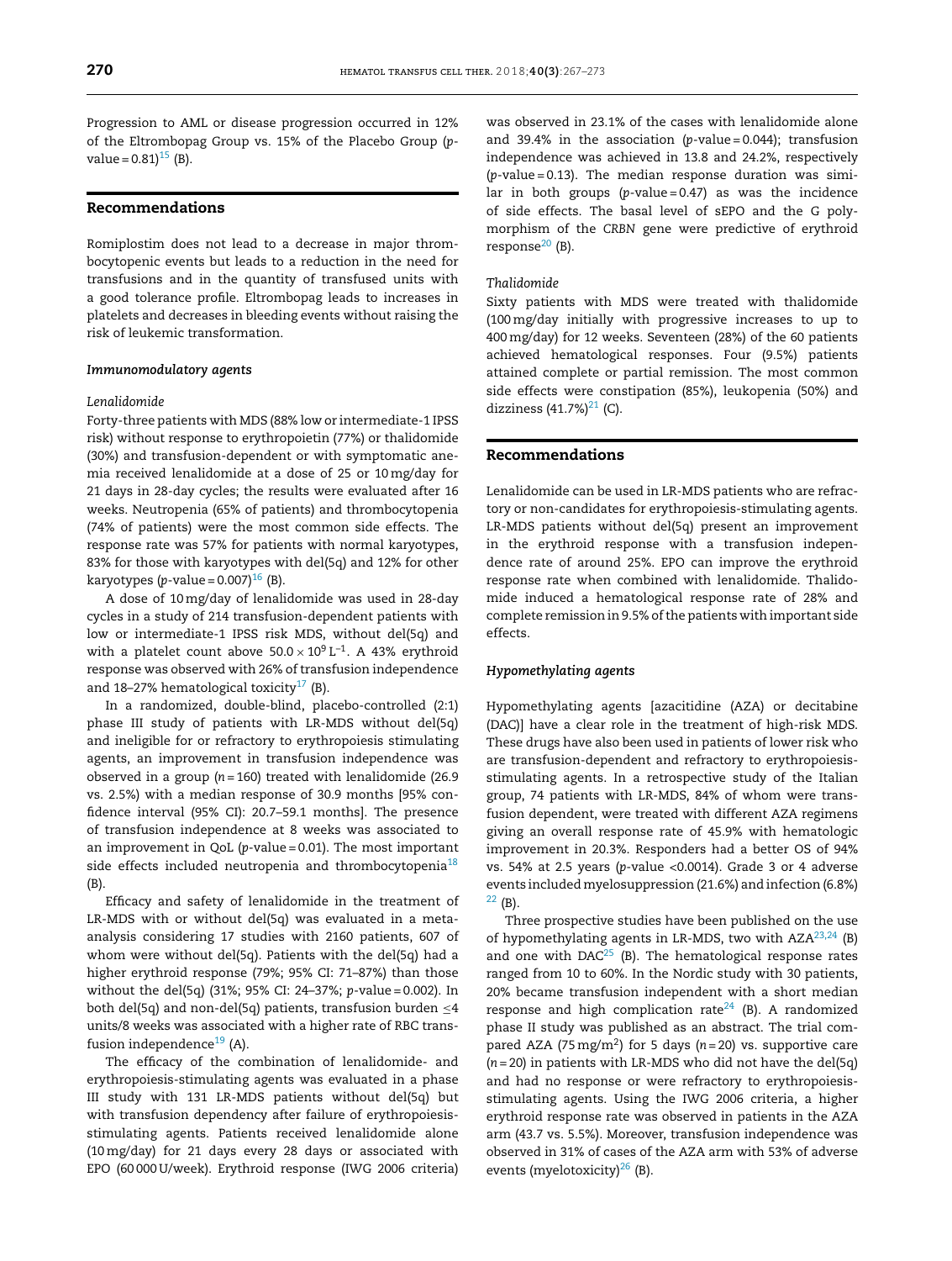# <span id="page-4-0"></span>**Recommendations**

A high rate of myelosuppression after the use of AZA is common in patients with LR-MDS, no del(5q) and refractory to erythropoiesis-stimulating agents although erythroid response can be obtained.

# *Iron chelators*

Iron overload in patients with MDS is due to recurrent transfusions, increased iron absorption and ineffective erythropoiesis. Iron overload leads to organ damage, particularly the liver, heart and endocrine glands. Patients with transfusion-dependent MDS have lower OS and leukemia-free survival.

#### *Deferasirox*

The use of deferasirox in the clinical practice was investigated in a prospective, multicenter, observational, noninterventional study. Data of 123 patients with MDS who had not received iron chelators were compared with 44 patients who had received iron chelators. A reduction in serum ferritin levels was seen in treatment-naive patients, but the decrease was not significant in those previously treated with chelators. Side effects were documented in 34.1% of the patients in the treatment-naive group and in 40.9% of the previously chelated patients. Most of the side effects were diarrhea, nausea, increased serum creatinine levels and rash of low to moderate severity $27$  (B).

One hundred and seventy-three patients with low- to intermediate-risk MDS who had received at least 20 units of RBC and who had serum ferritin levels >1000-g/L were selected to receive an initial dose of 20mg/kg/day of deferasirox with subsequent doses being readjusted to a maximum of 40mg/kg/day based on the serum ferritin level, patient weight and serum creatinine. Efficiency was assessed by comparing ferritin levels at baseline and at 1, 2 and 3 years. In the first year, mean ferritin fell by 23.2% (*n* = 91), by 36.6% at the end of the second year and by 36.5% at the end of the third year. Of the 173 patients, 51 (28%) presented hematological improvements according to the IWG 2006 criteria. During the 3-year course, side effects, death and problems to administer the drug were responsible for a 79.7% rate of discontinued treatment. The main adverse effects were related to gastrointestinal symptoms $^{28}$  (B).

Patients with LR-MDS (*n* = 33) and HR-MDS/AML (*n* = 27) and serum iron levels of at least 1000ng/mL were treated with deferasirox at a dose of 20mg/kg/day for at least 1 year. An absolute reduction in ferritin levels compared to baseline values was obtained in the patients with LR-MDS. The most common side effects were related to the gastrointestinal tract $29$  (B).

No study was eligible for inclusion in a systematic review of randomized clinical trials conducted to evaluate the use of deferasirox in patients with  $MDS^{30}$  $MDS^{30}$  $MDS^{30}$  (A). However, a metaanalysis of eight observational studies with different types of chelators involving 1562 participants (median participants per study: 153; range: 78–534) showed a trend toward longer OS in patients who took chelators particularly those with LR-MDS. On average, patients who received chelators survived 5 years longer than those who did not use this drug $31$  (B).

## **Recommendations**

LR-MDS patients with ferritin levels >1000  $\mu$ g/L showed a significant reduction in these levels after 1 year of treatment with deferasirox (initial dose of 20mg/kg/day and maximum dose of 40mg/kg/day). There appears to be an improvement in OS in LR-MDS patients with the use of iron chelators.

# **Appendix A. Appendix I**

## **1. Clinical question**

What treatments exist for LR-MDS without the 5q deletion? **2. Structured question (PICO)**

Patient patients with low-risk MDS without the 5q deletion Intervention transfusion of blood components (red blood cells and platelets)

Antibiotic therapy

Iron chelators

Erythropoiesis-stimulating agents (erythropoietin, darbepoetin alfa alone or in combination with G-CSF)

Thalidomide and lenalidomide

Immunosuppressive agents (antithymocyte globulin and cyclosporin A)

Thrombomimetic agents (romiplostim and eltrombopag) Hypomethylating agents

Outcome prognosis/treatment

- **3. Initial eligibility criteria for studies**
- Components of PICO
- No time limit
- No limit of languages
- Full text availability

# **4. Search strategies**

#1: (Myelodysplastic syndrome OR myelodysplastic syndromes OR dysmyelopoietic syndromes OR dysmyelopoietic syndrome OR hematopoietic myelodysplasia OR hematopoietic myelodysplasias) = 23 074 studies

### **5. Selection of articles**

Initially selected by the title, sequentially by the abstract and finally by the full text, the latter being subjected to critical evaluation and extraction of outcomes related to the outcomes.

# **6. Critical evaluation and strength of evidence**

The strength of the evidence of the studies was defined taking into account the study design and the corresponding risks of bias, the results of the analysis (magnitude and precision) and relevance and applicability (Oxford/GRADE).<sup>[32,33](#page-6-0)</sup>

# **Conflicts of interest**

The authors declare no conflicts of interest.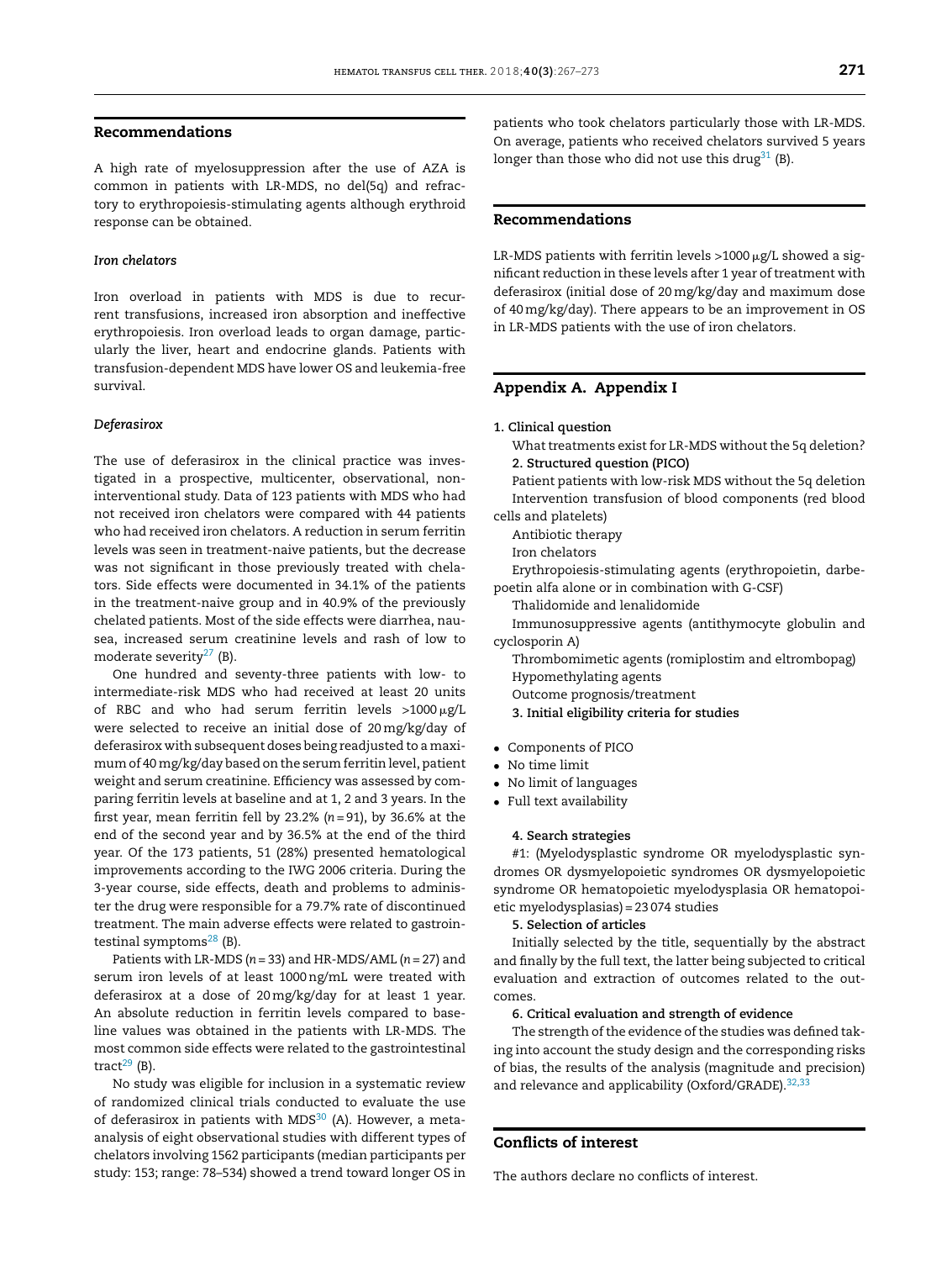#### <span id="page-5-0"></span>**REFERENCES**

- 1. [Hellström-Lindberg](http://refhub.elsevier.com/S2531-1379(18)30107-X/sbref0170) [E,](http://refhub.elsevier.com/S2531-1379(18)30107-X/sbref0170) [Negrin](http://refhub.elsevier.com/S2531-1379(18)30107-X/sbref0170) [R,](http://refhub.elsevier.com/S2531-1379(18)30107-X/sbref0170) [Stein](http://refhub.elsevier.com/S2531-1379(18)30107-X/sbref0170) [R,](http://refhub.elsevier.com/S2531-1379(18)30107-X/sbref0170) [Krantz](http://refhub.elsevier.com/S2531-1379(18)30107-X/sbref0170) [S,](http://refhub.elsevier.com/S2531-1379(18)30107-X/sbref0170) [Lindberg](http://refhub.elsevier.com/S2531-1379(18)30107-X/sbref0170) [G,](http://refhub.elsevier.com/S2531-1379(18)30107-X/sbref0170) [Vardiman](http://refhub.elsevier.com/S2531-1379(18)30107-X/sbref0170) [J,](http://refhub.elsevier.com/S2531-1379(18)30107-X/sbref0170) [et](http://refhub.elsevier.com/S2531-1379(18)30107-X/sbref0170) [al.](http://refhub.elsevier.com/S2531-1379(18)30107-X/sbref0170) [Erythroid](http://refhub.elsevier.com/S2531-1379(18)30107-X/sbref0170) [response](http://refhub.elsevier.com/S2531-1379(18)30107-X/sbref0170) [to](http://refhub.elsevier.com/S2531-1379(18)30107-X/sbref0170) [treatment](http://refhub.elsevier.com/S2531-1379(18)30107-X/sbref0170) [with](http://refhub.elsevier.com/S2531-1379(18)30107-X/sbref0170) [G-CSF](http://refhub.elsevier.com/S2531-1379(18)30107-X/sbref0170) [plus](http://refhub.elsevier.com/S2531-1379(18)30107-X/sbref0170) [erythropoietin](http://refhub.elsevier.com/S2531-1379(18)30107-X/sbref0170) [for](http://refhub.elsevier.com/S2531-1379(18)30107-X/sbref0170) [the](http://refhub.elsevier.com/S2531-1379(18)30107-X/sbref0170) [anaemia](http://refhub.elsevier.com/S2531-1379(18)30107-X/sbref0170) [of](http://refhub.elsevier.com/S2531-1379(18)30107-X/sbref0170) [patients](http://refhub.elsevier.com/S2531-1379(18)30107-X/sbref0170) [with](http://refhub.elsevier.com/S2531-1379(18)30107-X/sbref0170) [myelodysplastic](http://refhub.elsevier.com/S2531-1379(18)30107-X/sbref0170) [syndromes:](http://refhub.elsevier.com/S2531-1379(18)30107-X/sbref0170) [proposal](http://refhub.elsevier.com/S2531-1379(18)30107-X/sbref0170) [for](http://refhub.elsevier.com/S2531-1379(18)30107-X/sbref0170) [a](http://refhub.elsevier.com/S2531-1379(18)30107-X/sbref0170) [predictive](http://refhub.elsevier.com/S2531-1379(18)30107-X/sbref0170) [model.](http://refhub.elsevier.com/S2531-1379(18)30107-X/sbref0170) [Br](http://refhub.elsevier.com/S2531-1379(18)30107-X/sbref0170) [J](http://refhub.elsevier.com/S2531-1379(18)30107-X/sbref0170) [Haematol.](http://refhub.elsevier.com/S2531-1379(18)30107-X/sbref0170) [1997;99\(2\):344](http://refhub.elsevier.com/S2531-1379(18)30107-X/sbref0170)–[51.](http://refhub.elsevier.com/S2531-1379(18)30107-X/sbref0170)
- 2. [Hellström-Lindberg](http://refhub.elsevier.com/S2531-1379(18)30107-X/sbref0175) [E,](http://refhub.elsevier.com/S2531-1379(18)30107-X/sbref0175) [Gulbrandsen](http://refhub.elsevier.com/S2531-1379(18)30107-X/sbref0175) [N,](http://refhub.elsevier.com/S2531-1379(18)30107-X/sbref0175) [Lindberg](http://refhub.elsevier.com/S2531-1379(18)30107-X/sbref0175) [G,](http://refhub.elsevier.com/S2531-1379(18)30107-X/sbref0175) [Ahlgren](http://refhub.elsevier.com/S2531-1379(18)30107-X/sbref0175) [T,](http://refhub.elsevier.com/S2531-1379(18)30107-X/sbref0175) [Dahl](http://refhub.elsevier.com/S2531-1379(18)30107-X/sbref0175) [IM,](http://refhub.elsevier.com/S2531-1379(18)30107-X/sbref0175) [Dybedal](http://refhub.elsevier.com/S2531-1379(18)30107-X/sbref0175) [I,](http://refhub.elsevier.com/S2531-1379(18)30107-X/sbref0175) [et](http://refhub.elsevier.com/S2531-1379(18)30107-X/sbref0175) [al.,](http://refhub.elsevier.com/S2531-1379(18)30107-X/sbref0175) [Scandinavian](http://refhub.elsevier.com/S2531-1379(18)30107-X/sbref0175) [MDS](http://refhub.elsevier.com/S2531-1379(18)30107-X/sbref0175) [Group.](http://refhub.elsevier.com/S2531-1379(18)30107-X/sbref0175) [A](http://refhub.elsevier.com/S2531-1379(18)30107-X/sbref0175) [validated](http://refhub.elsevier.com/S2531-1379(18)30107-X/sbref0175) [decision](http://refhub.elsevier.com/S2531-1379(18)30107-X/sbref0175) [model](http://refhub.elsevier.com/S2531-1379(18)30107-X/sbref0175) [for](http://refhub.elsevier.com/S2531-1379(18)30107-X/sbref0175) [treating](http://refhub.elsevier.com/S2531-1379(18)30107-X/sbref0175) [the](http://refhub.elsevier.com/S2531-1379(18)30107-X/sbref0175) [anaemia](http://refhub.elsevier.com/S2531-1379(18)30107-X/sbref0175) [of](http://refhub.elsevier.com/S2531-1379(18)30107-X/sbref0175) [myelodysplastic](http://refhub.elsevier.com/S2531-1379(18)30107-X/sbref0175) [syndromes](http://refhub.elsevier.com/S2531-1379(18)30107-X/sbref0175) [with](http://refhub.elsevier.com/S2531-1379(18)30107-X/sbref0175) [erythropoietin+](http://refhub.elsevier.com/S2531-1379(18)30107-X/sbref0175) [granulocyte](http://refhub.elsevier.com/S2531-1379(18)30107-X/sbref0175) [colony-stimulating](http://refhub.elsevier.com/S2531-1379(18)30107-X/sbref0175) [factor:](http://refhub.elsevier.com/S2531-1379(18)30107-X/sbref0175) [significant](http://refhub.elsevier.com/S2531-1379(18)30107-X/sbref0175) [effects](http://refhub.elsevier.com/S2531-1379(18)30107-X/sbref0175) [on](http://refhub.elsevier.com/S2531-1379(18)30107-X/sbref0175) [quality](http://refhub.elsevier.com/S2531-1379(18)30107-X/sbref0175) [of](http://refhub.elsevier.com/S2531-1379(18)30107-X/sbref0175) [life.](http://refhub.elsevier.com/S2531-1379(18)30107-X/sbref0175) [Br](http://refhub.elsevier.com/S2531-1379(18)30107-X/sbref0175) [J](http://refhub.elsevier.com/S2531-1379(18)30107-X/sbref0175) [Haematol.](http://refhub.elsevier.com/S2531-1379(18)30107-X/sbref0175) [2003;120\(6\):1037–46.](http://refhub.elsevier.com/S2531-1379(18)30107-X/sbref0175)
- 3. [Musto](http://refhub.elsevier.com/S2531-1379(18)30107-X/sbref0180) [P,](http://refhub.elsevier.com/S2531-1379(18)30107-X/sbref0180) [Villani](http://refhub.elsevier.com/S2531-1379(18)30107-X/sbref0180) [O,](http://refhub.elsevier.com/S2531-1379(18)30107-X/sbref0180) [Martorelli](http://refhub.elsevier.com/S2531-1379(18)30107-X/sbref0180) [MC,](http://refhub.elsevier.com/S2531-1379(18)30107-X/sbref0180) [Pietrantuono](http://refhub.elsevier.com/S2531-1379(18)30107-X/sbref0180) [G,](http://refhub.elsevier.com/S2531-1379(18)30107-X/sbref0180) [Guariglia](http://refhub.elsevier.com/S2531-1379(18)30107-X/sbref0180) [R,](http://refhub.elsevier.com/S2531-1379(18)30107-X/sbref0180) [Mansueto](http://refhub.elsevier.com/S2531-1379(18)30107-X/sbref0180) [G,](http://refhub.elsevier.com/S2531-1379(18)30107-X/sbref0180) [et](http://refhub.elsevier.com/S2531-1379(18)30107-X/sbref0180) [al.](http://refhub.elsevier.com/S2531-1379(18)30107-X/sbref0180) [Response](http://refhub.elsevier.com/S2531-1379(18)30107-X/sbref0180) [to](http://refhub.elsevier.com/S2531-1379(18)30107-X/sbref0180) [recombinant](http://refhub.elsevier.com/S2531-1379(18)30107-X/sbref0180) [erythropoietin](http://refhub.elsevier.com/S2531-1379(18)30107-X/sbref0180) [alpha,](http://refhub.elsevier.com/S2531-1379(18)30107-X/sbref0180) [without](http://refhub.elsevier.com/S2531-1379(18)30107-X/sbref0180) [the](http://refhub.elsevier.com/S2531-1379(18)30107-X/sbref0180) [adjunct](http://refhub.elsevier.com/S2531-1379(18)30107-X/sbref0180) [of](http://refhub.elsevier.com/S2531-1379(18)30107-X/sbref0180) [granulocyte-colony](http://refhub.elsevier.com/S2531-1379(18)30107-X/sbref0180) [stimulating](http://refhub.elsevier.com/S2531-1379(18)30107-X/sbref0180) [factor,](http://refhub.elsevier.com/S2531-1379(18)30107-X/sbref0180) [is](http://refhub.elsevier.com/S2531-1379(18)30107-X/sbref0180) [associated](http://refhub.elsevier.com/S2531-1379(18)30107-X/sbref0180) [with](http://refhub.elsevier.com/S2531-1379(18)30107-X/sbref0180) [a](http://refhub.elsevier.com/S2531-1379(18)30107-X/sbref0180) [longer](http://refhub.elsevier.com/S2531-1379(18)30107-X/sbref0180) [survival](http://refhub.elsevier.com/S2531-1379(18)30107-X/sbref0180) [in](http://refhub.elsevier.com/S2531-1379(18)30107-X/sbref0180) [patients](http://refhub.elsevier.com/S2531-1379(18)30107-X/sbref0180) [with](http://refhub.elsevier.com/S2531-1379(18)30107-X/sbref0180) [transfusion-dependent](http://refhub.elsevier.com/S2531-1379(18)30107-X/sbref0180) [myelodysplastic](http://refhub.elsevier.com/S2531-1379(18)30107-X/sbref0180) [syndromes.](http://refhub.elsevier.com/S2531-1379(18)30107-X/sbref0180) [Leuk](http://refhub.elsevier.com/S2531-1379(18)30107-X/sbref0180) [Res.](http://refhub.elsevier.com/S2531-1379(18)30107-X/sbref0180) [2010;34\(8\):981–5.](http://refhub.elsevier.com/S2531-1379(18)30107-X/sbref0180)
- 4. [Balleari](http://refhub.elsevier.com/S2531-1379(18)30107-X/sbref0185) [E,](http://refhub.elsevier.com/S2531-1379(18)30107-X/sbref0185) [Clavio](http://refhub.elsevier.com/S2531-1379(18)30107-X/sbref0185) [M,](http://refhub.elsevier.com/S2531-1379(18)30107-X/sbref0185) [Arboscello](http://refhub.elsevier.com/S2531-1379(18)30107-X/sbref0185) [E,](http://refhub.elsevier.com/S2531-1379(18)30107-X/sbref0185) [Bellodi](http://refhub.elsevier.com/S2531-1379(18)30107-X/sbref0185) [A,](http://refhub.elsevier.com/S2531-1379(18)30107-X/sbref0185) [Bruzzone](http://refhub.elsevier.com/S2531-1379(18)30107-X/sbref0185) [A,](http://refhub.elsevier.com/S2531-1379(18)30107-X/sbref0185) [Del](http://refhub.elsevier.com/S2531-1379(18)30107-X/sbref0185) [Corso](http://refhub.elsevier.com/S2531-1379(18)30107-X/sbref0185) [L,](http://refhub.elsevier.com/S2531-1379(18)30107-X/sbref0185) [et](http://refhub.elsevier.com/S2531-1379(18)30107-X/sbref0185) [al.](http://refhub.elsevier.com/S2531-1379(18)30107-X/sbref0185) [Weekly](http://refhub.elsevier.com/S2531-1379(18)30107-X/sbref0185) [standard](http://refhub.elsevier.com/S2531-1379(18)30107-X/sbref0185) [doses](http://refhub.elsevier.com/S2531-1379(18)30107-X/sbref0185) [of](http://refhub.elsevier.com/S2531-1379(18)30107-X/sbref0185) [rh-EPO](http://refhub.elsevier.com/S2531-1379(18)30107-X/sbref0185) [are](http://refhub.elsevier.com/S2531-1379(18)30107-X/sbref0185) [highly](http://refhub.elsevier.com/S2531-1379(18)30107-X/sbref0185) [effective](http://refhub.elsevier.com/S2531-1379(18)30107-X/sbref0185) [for](http://refhub.elsevier.com/S2531-1379(18)30107-X/sbref0185) [the](http://refhub.elsevier.com/S2531-1379(18)30107-X/sbref0185) [treatment](http://refhub.elsevier.com/S2531-1379(18)30107-X/sbref0185) [of](http://refhub.elsevier.com/S2531-1379(18)30107-X/sbref0185) [anemic](http://refhub.elsevier.com/S2531-1379(18)30107-X/sbref0185) [patients](http://refhub.elsevier.com/S2531-1379(18)30107-X/sbref0185) [with](http://refhub.elsevier.com/S2531-1379(18)30107-X/sbref0185) [low-intermediate](http://refhub.elsevier.com/S2531-1379(18)30107-X/sbref0185) [1](http://refhub.elsevier.com/S2531-1379(18)30107-X/sbref0185) [risk](http://refhub.elsevier.com/S2531-1379(18)30107-X/sbref0185) [myelodysplastic](http://refhub.elsevier.com/S2531-1379(18)30107-X/sbref0185) [syndromes.](http://refhub.elsevier.com/S2531-1379(18)30107-X/sbref0185) [Leuk](http://refhub.elsevier.com/S2531-1379(18)30107-X/sbref0185) [Res.](http://refhub.elsevier.com/S2531-1379(18)30107-X/sbref0185) [2011;35\(11\):1472–6.](http://refhub.elsevier.com/S2531-1379(18)30107-X/sbref0185)
- 5. [Castelli](http://refhub.elsevier.com/S2531-1379(18)30107-X/sbref0190) [R,](http://refhub.elsevier.com/S2531-1379(18)30107-X/sbref0190) [Deliliers](http://refhub.elsevier.com/S2531-1379(18)30107-X/sbref0190) [GL,](http://refhub.elsevier.com/S2531-1379(18)30107-X/sbref0190) [Colombo](http://refhub.elsevier.com/S2531-1379(18)30107-X/sbref0190) [R,](http://refhub.elsevier.com/S2531-1379(18)30107-X/sbref0190) [Moreo](http://refhub.elsevier.com/S2531-1379(18)30107-X/sbref0190) [G,](http://refhub.elsevier.com/S2531-1379(18)30107-X/sbref0190) [Gallipoli](http://refhub.elsevier.com/S2531-1379(18)30107-X/sbref0190) [P,](http://refhub.elsevier.com/S2531-1379(18)30107-X/sbref0190) [Pantaleo](http://refhub.elsevier.com/S2531-1379(18)30107-X/sbref0190) [G.](http://refhub.elsevier.com/S2531-1379(18)30107-X/sbref0190) [Biosimilar](http://refhub.elsevier.com/S2531-1379(18)30107-X/sbref0190) [epoetin](http://refhub.elsevier.com/S2531-1379(18)30107-X/sbref0190) [in](http://refhub.elsevier.com/S2531-1379(18)30107-X/sbref0190) [elderly](http://refhub.elsevier.com/S2531-1379(18)30107-X/sbref0190) [patients](http://refhub.elsevier.com/S2531-1379(18)30107-X/sbref0190) [with](http://refhub.elsevier.com/S2531-1379(18)30107-X/sbref0190) [low-risk](http://refhub.elsevier.com/S2531-1379(18)30107-X/sbref0190) [myelodysplastic](http://refhub.elsevier.com/S2531-1379(18)30107-X/sbref0190) [syndromes](http://refhub.elsevier.com/S2531-1379(18)30107-X/sbref0190) [improves](http://refhub.elsevier.com/S2531-1379(18)30107-X/sbref0190) [anemia,](http://refhub.elsevier.com/S2531-1379(18)30107-X/sbref0190) [quality](http://refhub.elsevier.com/S2531-1379(18)30107-X/sbref0190) [of](http://refhub.elsevier.com/S2531-1379(18)30107-X/sbref0190) [life,](http://refhub.elsevier.com/S2531-1379(18)30107-X/sbref0190) [and](http://refhub.elsevier.com/S2531-1379(18)30107-X/sbref0190) [brain](http://refhub.elsevier.com/S2531-1379(18)30107-X/sbref0190) [function.](http://refhub.elsevier.com/S2531-1379(18)30107-X/sbref0190) [Ann](http://refhub.elsevier.com/S2531-1379(18)30107-X/sbref0190) [Hematol.](http://refhub.elsevier.com/S2531-1379(18)30107-X/sbref0190) [2014;93\(9\):1523](http://refhub.elsevier.com/S2531-1379(18)30107-X/sbref0190)–[9.](http://refhub.elsevier.com/S2531-1379(18)30107-X/sbref0190)
- 6. [Mannone](http://refhub.elsevier.com/S2531-1379(18)30107-X/sbref0195) [L,](http://refhub.elsevier.com/S2531-1379(18)30107-X/sbref0195) [Gardin](http://refhub.elsevier.com/S2531-1379(18)30107-X/sbref0195) [C,](http://refhub.elsevier.com/S2531-1379(18)30107-X/sbref0195) [Quarre](http://refhub.elsevier.com/S2531-1379(18)30107-X/sbref0195) [MC,](http://refhub.elsevier.com/S2531-1379(18)30107-X/sbref0195) [Bernard](http://refhub.elsevier.com/S2531-1379(18)30107-X/sbref0195) [JF,](http://refhub.elsevier.com/S2531-1379(18)30107-X/sbref0195) [Vassilieff](http://refhub.elsevier.com/S2531-1379(18)30107-X/sbref0195) [D,](http://refhub.elsevier.com/S2531-1379(18)30107-X/sbref0195) [Ades](http://refhub.elsevier.com/S2531-1379(18)30107-X/sbref0195) [L,](http://refhub.elsevier.com/S2531-1379(18)30107-X/sbref0195) [et](http://refhub.elsevier.com/S2531-1379(18)30107-X/sbref0195) [al.,](http://refhub.elsevier.com/S2531-1379(18)30107-X/sbref0195) [Groupe](http://refhub.elsevier.com/S2531-1379(18)30107-X/sbref0195) [Francaise](http://refhub.elsevier.com/S2531-1379(18)30107-X/sbref0195) [des](http://refhub.elsevier.com/S2531-1379(18)30107-X/sbref0195) [Myelodysplasies.](http://refhub.elsevier.com/S2531-1379(18)30107-X/sbref0195) [High-dose](http://refhub.elsevier.com/S2531-1379(18)30107-X/sbref0195) [darbepoetin](http://refhub.elsevier.com/S2531-1379(18)30107-X/sbref0195) [alpha](http://refhub.elsevier.com/S2531-1379(18)30107-X/sbref0195) [in](http://refhub.elsevier.com/S2531-1379(18)30107-X/sbref0195) [the](http://refhub.elsevier.com/S2531-1379(18)30107-X/sbref0195) [treatment](http://refhub.elsevier.com/S2531-1379(18)30107-X/sbref0195) [of](http://refhub.elsevier.com/S2531-1379(18)30107-X/sbref0195) [anaemia](http://refhub.elsevier.com/S2531-1379(18)30107-X/sbref0195) [of](http://refhub.elsevier.com/S2531-1379(18)30107-X/sbref0195) [lower](http://refhub.elsevier.com/S2531-1379(18)30107-X/sbref0195) [risk](http://refhub.elsevier.com/S2531-1379(18)30107-X/sbref0195) [myelodysplastic](http://refhub.elsevier.com/S2531-1379(18)30107-X/sbref0195) [syndrome](http://refhub.elsevier.com/S2531-1379(18)30107-X/sbref0195) [results](http://refhub.elsevier.com/S2531-1379(18)30107-X/sbref0195) [of](http://refhub.elsevier.com/S2531-1379(18)30107-X/sbref0195) [a](http://refhub.elsevier.com/S2531-1379(18)30107-X/sbref0195) [phase](http://refhub.elsevier.com/S2531-1379(18)30107-X/sbref0195) [II](http://refhub.elsevier.com/S2531-1379(18)30107-X/sbref0195) [study.](http://refhub.elsevier.com/S2531-1379(18)30107-X/sbref0195) [Br](http://refhub.elsevier.com/S2531-1379(18)30107-X/sbref0195) [J](http://refhub.elsevier.com/S2531-1379(18)30107-X/sbref0195) [Haematol.](http://refhub.elsevier.com/S2531-1379(18)30107-X/sbref0195) [2006;133\(5\):513](http://refhub.elsevier.com/S2531-1379(18)30107-X/sbref0195)–[9.](http://refhub.elsevier.com/S2531-1379(18)30107-X/sbref0195)
- 7. [Musto](http://refhub.elsevier.com/S2531-1379(18)30107-X/sbref0200) [P,](http://refhub.elsevier.com/S2531-1379(18)30107-X/sbref0200) [Lanza](http://refhub.elsevier.com/S2531-1379(18)30107-X/sbref0200) [F,](http://refhub.elsevier.com/S2531-1379(18)30107-X/sbref0200) [Balleari](http://refhub.elsevier.com/S2531-1379(18)30107-X/sbref0200) [E,](http://refhub.elsevier.com/S2531-1379(18)30107-X/sbref0200) [Grossi](http://refhub.elsevier.com/S2531-1379(18)30107-X/sbref0200) [A,](http://refhub.elsevier.com/S2531-1379(18)30107-X/sbref0200) [Falcone](http://refhub.elsevier.com/S2531-1379(18)30107-X/sbref0200) [A,](http://refhub.elsevier.com/S2531-1379(18)30107-X/sbref0200) [Sanpaolo](http://refhub.elsevier.com/S2531-1379(18)30107-X/sbref0200) [G,](http://refhub.elsevier.com/S2531-1379(18)30107-X/sbref0200) [et](http://refhub.elsevier.com/S2531-1379(18)30107-X/sbref0200) [al.](http://refhub.elsevier.com/S2531-1379(18)30107-X/sbref0200) [Darbepoetin](http://refhub.elsevier.com/S2531-1379(18)30107-X/sbref0200) [alpha](http://refhub.elsevier.com/S2531-1379(18)30107-X/sbref0200) [for](http://refhub.elsevier.com/S2531-1379(18)30107-X/sbref0200) [the](http://refhub.elsevier.com/S2531-1379(18)30107-X/sbref0200) [treatment](http://refhub.elsevier.com/S2531-1379(18)30107-X/sbref0200) [of](http://refhub.elsevier.com/S2531-1379(18)30107-X/sbref0200) [anaemia](http://refhub.elsevier.com/S2531-1379(18)30107-X/sbref0200) [in](http://refhub.elsevier.com/S2531-1379(18)30107-X/sbref0200) [low-intermediate](http://refhub.elsevier.com/S2531-1379(18)30107-X/sbref0200) [risk](http://refhub.elsevier.com/S2531-1379(18)30107-X/sbref0200) [myelodysplastic](http://refhub.elsevier.com/S2531-1379(18)30107-X/sbref0200) [syndromes.](http://refhub.elsevier.com/S2531-1379(18)30107-X/sbref0200) [Br](http://refhub.elsevier.com/S2531-1379(18)30107-X/sbref0200) [J](http://refhub.elsevier.com/S2531-1379(18)30107-X/sbref0200) [Haematol.](http://refhub.elsevier.com/S2531-1379(18)30107-X/sbref0200) [2005;128\(2\):204–9.](http://refhub.elsevier.com/S2531-1379(18)30107-X/sbref0200)
- 8. [Park](http://refhub.elsevier.com/S2531-1379(18)30107-X/sbref0205) [S,](http://refhub.elsevier.com/S2531-1379(18)30107-X/sbref0205) [Fenaux](http://refhub.elsevier.com/S2531-1379(18)30107-X/sbref0205) [P,](http://refhub.elsevier.com/S2531-1379(18)30107-X/sbref0205) [Greenberg](http://refhub.elsevier.com/S2531-1379(18)30107-X/sbref0205) [P,](http://refhub.elsevier.com/S2531-1379(18)30107-X/sbref0205) [Mehta](http://refhub.elsevier.com/S2531-1379(18)30107-X/sbref0205) [B,](http://refhub.elsevier.com/S2531-1379(18)30107-X/sbref0205) [Callaghan](http://refhub.elsevier.com/S2531-1379(18)30107-X/sbref0205) [F,](http://refhub.elsevier.com/S2531-1379(18)30107-X/sbref0205) [Kim](http://refhub.elsevier.com/S2531-1379(18)30107-X/sbref0205) [C,](http://refhub.elsevier.com/S2531-1379(18)30107-X/sbref0205) [et](http://refhub.elsevier.com/S2531-1379(18)30107-X/sbref0205) [al.](http://refhub.elsevier.com/S2531-1379(18)30107-X/sbref0205) [Efficacy](http://refhub.elsevier.com/S2531-1379(18)30107-X/sbref0205) [and](http://refhub.elsevier.com/S2531-1379(18)30107-X/sbref0205) [safety](http://refhub.elsevier.com/S2531-1379(18)30107-X/sbref0205) [of](http://refhub.elsevier.com/S2531-1379(18)30107-X/sbref0205) [darbepoetin](http://refhub.elsevier.com/S2531-1379(18)30107-X/sbref0205) [alpha](http://refhub.elsevier.com/S2531-1379(18)30107-X/sbref0205) [in](http://refhub.elsevier.com/S2531-1379(18)30107-X/sbref0205) [patients](http://refhub.elsevier.com/S2531-1379(18)30107-X/sbref0205) [with](http://refhub.elsevier.com/S2531-1379(18)30107-X/sbref0205) [myelodysplastic](http://refhub.elsevier.com/S2531-1379(18)30107-X/sbref0205) [syndromes:](http://refhub.elsevier.com/S2531-1379(18)30107-X/sbref0205) [a](http://refhub.elsevier.com/S2531-1379(18)30107-X/sbref0205) [systematic](http://refhub.elsevier.com/S2531-1379(18)30107-X/sbref0205) [review](http://refhub.elsevier.com/S2531-1379(18)30107-X/sbref0205) [and](http://refhub.elsevier.com/S2531-1379(18)30107-X/sbref0205) [meta-analysis.](http://refhub.elsevier.com/S2531-1379(18)30107-X/sbref0205) [Br](http://refhub.elsevier.com/S2531-1379(18)30107-X/sbref0205) [J](http://refhub.elsevier.com/S2531-1379(18)30107-X/sbref0205) [Haematol.](http://refhub.elsevier.com/S2531-1379(18)30107-X/sbref0205) [2016;174\(5\):730–47.](http://refhub.elsevier.com/S2531-1379(18)30107-X/sbref0205)
- 9. [Moyo](http://refhub.elsevier.com/S2531-1379(18)30107-X/sbref0210) [V,](http://refhub.elsevier.com/S2531-1379(18)30107-X/sbref0210) [Lefebvre](http://refhub.elsevier.com/S2531-1379(18)30107-X/sbref0210) [P,](http://refhub.elsevier.com/S2531-1379(18)30107-X/sbref0210) [Duh](http://refhub.elsevier.com/S2531-1379(18)30107-X/sbref0210) [MS,](http://refhub.elsevier.com/S2531-1379(18)30107-X/sbref0210) [Yektashenas](http://refhub.elsevier.com/S2531-1379(18)30107-X/sbref0210) [B,](http://refhub.elsevier.com/S2531-1379(18)30107-X/sbref0210) [Mundle](http://refhub.elsevier.com/S2531-1379(18)30107-X/sbref0210) [S.](http://refhub.elsevier.com/S2531-1379(18)30107-X/sbref0210) [Erythropoiesis-stimulating](http://refhub.elsevier.com/S2531-1379(18)30107-X/sbref0210) [agents](http://refhub.elsevier.com/S2531-1379(18)30107-X/sbref0210) [in](http://refhub.elsevier.com/S2531-1379(18)30107-X/sbref0210) [the](http://refhub.elsevier.com/S2531-1379(18)30107-X/sbref0210) [treatment](http://refhub.elsevier.com/S2531-1379(18)30107-X/sbref0210) [of](http://refhub.elsevier.com/S2531-1379(18)30107-X/sbref0210) [anemia](http://refhub.elsevier.com/S2531-1379(18)30107-X/sbref0210) [in](http://refhub.elsevier.com/S2531-1379(18)30107-X/sbref0210) [myelodysplastic](http://refhub.elsevier.com/S2531-1379(18)30107-X/sbref0210) [syndromes:](http://refhub.elsevier.com/S2531-1379(18)30107-X/sbref0210) [a](http://refhub.elsevier.com/S2531-1379(18)30107-X/sbref0210) [meta-analysis.](http://refhub.elsevier.com/S2531-1379(18)30107-X/sbref0210) [Ann](http://refhub.elsevier.com/S2531-1379(18)30107-X/sbref0210) [Hematol.](http://refhub.elsevier.com/S2531-1379(18)30107-X/sbref0210) [2008;87\(7\):527–36.](http://refhub.elsevier.com/S2531-1379(18)30107-X/sbref0210)
- 10. [Balleari](http://refhub.elsevier.com/S2531-1379(18)30107-X/sbref0215) [E,](http://refhub.elsevier.com/S2531-1379(18)30107-X/sbref0215) [Rossi](http://refhub.elsevier.com/S2531-1379(18)30107-X/sbref0215) [E,](http://refhub.elsevier.com/S2531-1379(18)30107-X/sbref0215) [Clavio](http://refhub.elsevier.com/S2531-1379(18)30107-X/sbref0215) [M,](http://refhub.elsevier.com/S2531-1379(18)30107-X/sbref0215) [Congiu](http://refhub.elsevier.com/S2531-1379(18)30107-X/sbref0215) [A,](http://refhub.elsevier.com/S2531-1379(18)30107-X/sbref0215) [Gobbi](http://refhub.elsevier.com/S2531-1379(18)30107-X/sbref0215) [M,](http://refhub.elsevier.com/S2531-1379(18)30107-X/sbref0215) [Grosso](http://refhub.elsevier.com/S2531-1379(18)30107-X/sbref0215) [M,](http://refhub.elsevier.com/S2531-1379(18)30107-X/sbref0215) [et](http://refhub.elsevier.com/S2531-1379(18)30107-X/sbref0215) [al.](http://refhub.elsevier.com/S2531-1379(18)30107-X/sbref0215) [Erythropoietin](http://refhub.elsevier.com/S2531-1379(18)30107-X/sbref0215) [plus](http://refhub.elsevier.com/S2531-1379(18)30107-X/sbref0215) [granulocyte](http://refhub.elsevier.com/S2531-1379(18)30107-X/sbref0215) [colony-stimulating](http://refhub.elsevier.com/S2531-1379(18)30107-X/sbref0215) [factors](http://refhub.elsevier.com/S2531-1379(18)30107-X/sbref0215) [better](http://refhub.elsevier.com/S2531-1379(18)30107-X/sbref0215) [than](http://refhub.elsevier.com/S2531-1379(18)30107-X/sbref0215) [erythropoietin](http://refhub.elsevier.com/S2531-1379(18)30107-X/sbref0215) [alone](http://refhub.elsevier.com/S2531-1379(18)30107-X/sbref0215) [to](http://refhub.elsevier.com/S2531-1379(18)30107-X/sbref0215) [treat](http://refhub.elsevier.com/S2531-1379(18)30107-X/sbref0215) [anemia](http://refhub.elsevier.com/S2531-1379(18)30107-X/sbref0215) [in](http://refhub.elsevier.com/S2531-1379(18)30107-X/sbref0215) [low-risk](http://refhub.elsevier.com/S2531-1379(18)30107-X/sbref0215) [myelodysplastic](http://refhub.elsevier.com/S2531-1379(18)30107-X/sbref0215) [syndromes:](http://refhub.elsevier.com/S2531-1379(18)30107-X/sbref0215) [results](http://refhub.elsevier.com/S2531-1379(18)30107-X/sbref0215) [from](http://refhub.elsevier.com/S2531-1379(18)30107-X/sbref0215) [a](http://refhub.elsevier.com/S2531-1379(18)30107-X/sbref0215) [randomized](http://refhub.elsevier.com/S2531-1379(18)30107-X/sbref0215) [single-centre](http://refhub.elsevier.com/S2531-1379(18)30107-X/sbref0215) [study.](http://refhub.elsevier.com/S2531-1379(18)30107-X/sbref0215) [Ann](http://refhub.elsevier.com/S2531-1379(18)30107-X/sbref0215) [Hematol.](http://refhub.elsevier.com/S2531-1379(18)30107-X/sbref0215) [2006;85\(3\):174](http://refhub.elsevier.com/S2531-1379(18)30107-X/sbref0215)–[80.](http://refhub.elsevier.com/S2531-1379(18)30107-X/sbref0215)
- 11. [Kelaidi](http://refhub.elsevier.com/S2531-1379(18)30107-X/sbref0220) [C,](http://refhub.elsevier.com/S2531-1379(18)30107-X/sbref0220) [Beyne-Rauzy](http://refhub.elsevier.com/S2531-1379(18)30107-X/sbref0220) [O,](http://refhub.elsevier.com/S2531-1379(18)30107-X/sbref0220) [Braun](http://refhub.elsevier.com/S2531-1379(18)30107-X/sbref0220) [T,](http://refhub.elsevier.com/S2531-1379(18)30107-X/sbref0220) [Sapena](http://refhub.elsevier.com/S2531-1379(18)30107-X/sbref0220) [R,](http://refhub.elsevier.com/S2531-1379(18)30107-X/sbref0220) [Cougoul](http://refhub.elsevier.com/S2531-1379(18)30107-X/sbref0220) [P,](http://refhub.elsevier.com/S2531-1379(18)30107-X/sbref0220) [Adès](http://refhub.elsevier.com/S2531-1379(18)30107-X/sbref0220) [L,](http://refhub.elsevier.com/S2531-1379(18)30107-X/sbref0220) [et](http://refhub.elsevier.com/S2531-1379(18)30107-X/sbref0220) [al.](http://refhub.elsevier.com/S2531-1379(18)30107-X/sbref0220) [High](http://refhub.elsevier.com/S2531-1379(18)30107-X/sbref0220) [response](http://refhub.elsevier.com/S2531-1379(18)30107-X/sbref0220) [rate](http://refhub.elsevier.com/S2531-1379(18)30107-X/sbref0220) [and](http://refhub.elsevier.com/S2531-1379(18)30107-X/sbref0220) [improved](http://refhub.elsevier.com/S2531-1379(18)30107-X/sbref0220) [exercise](http://refhub.elsevier.com/S2531-1379(18)30107-X/sbref0220) [capacity](http://refhub.elsevier.com/S2531-1379(18)30107-X/sbref0220) [and](http://refhub.elsevier.com/S2531-1379(18)30107-X/sbref0220) [quality](http://refhub.elsevier.com/S2531-1379(18)30107-X/sbref0220) [of](http://refhub.elsevier.com/S2531-1379(18)30107-X/sbref0220) [life](http://refhub.elsevier.com/S2531-1379(18)30107-X/sbref0220) [with](http://refhub.elsevier.com/S2531-1379(18)30107-X/sbref0220) [a](http://refhub.elsevier.com/S2531-1379(18)30107-X/sbref0220) [new](http://refhub.elsevier.com/S2531-1379(18)30107-X/sbref0220) [regimen](http://refhub.elsevier.com/S2531-1379(18)30107-X/sbref0220) [of](http://refhub.elsevier.com/S2531-1379(18)30107-X/sbref0220) [darbepoetin](http://refhub.elsevier.com/S2531-1379(18)30107-X/sbref0220) [alfa](http://refhub.elsevier.com/S2531-1379(18)30107-X/sbref0220) [with](http://refhub.elsevier.com/S2531-1379(18)30107-X/sbref0220) [or](http://refhub.elsevier.com/S2531-1379(18)30107-X/sbref0220) [without](http://refhub.elsevier.com/S2531-1379(18)30107-X/sbref0220) [filgrastim](http://refhub.elsevier.com/S2531-1379(18)30107-X/sbref0220) [in](http://refhub.elsevier.com/S2531-1379(18)30107-X/sbref0220) [lower-risk](http://refhub.elsevier.com/S2531-1379(18)30107-X/sbref0220) [myelodysplastic](http://refhub.elsevier.com/S2531-1379(18)30107-X/sbref0220) [syndromes:](http://refhub.elsevier.com/S2531-1379(18)30107-X/sbref0220) [a](http://refhub.elsevier.com/S2531-1379(18)30107-X/sbref0220) [phase](http://refhub.elsevier.com/S2531-1379(18)30107-X/sbref0220) [II](http://refhub.elsevier.com/S2531-1379(18)30107-X/sbref0220) [study](http://refhub.elsevier.com/S2531-1379(18)30107-X/sbref0220) [by](http://refhub.elsevier.com/S2531-1379(18)30107-X/sbref0220) [the](http://refhub.elsevier.com/S2531-1379(18)30107-X/sbref0220) [GFM.](http://refhub.elsevier.com/S2531-1379(18)30107-X/sbref0220) [Ann](http://refhub.elsevier.com/S2531-1379(18)30107-X/sbref0220) [Hematol.](http://refhub.elsevier.com/S2531-1379(18)30107-X/sbref0220) [2013;92\(5\):621](http://refhub.elsevier.com/S2531-1379(18)30107-X/sbref0220)–[31.](http://refhub.elsevier.com/S2531-1379(18)30107-X/sbref0220)
- 12. [Hata](http://refhub.elsevier.com/S2531-1379(18)30107-X/sbref0225) [T,](http://refhub.elsevier.com/S2531-1379(18)30107-X/sbref0225) [Tsushima](http://refhub.elsevier.com/S2531-1379(18)30107-X/sbref0225) [H,](http://refhub.elsevier.com/S2531-1379(18)30107-X/sbref0225) [Baba](http://refhub.elsevier.com/S2531-1379(18)30107-X/sbref0225) [M,](http://refhub.elsevier.com/S2531-1379(18)30107-X/sbref0225) [Imaizumi](http://refhub.elsevier.com/S2531-1379(18)30107-X/sbref0225) [Y,](http://refhub.elsevier.com/S2531-1379(18)30107-X/sbref0225) [Taguchi](http://refhub.elsevier.com/S2531-1379(18)30107-X/sbref0225) [J,](http://refhub.elsevier.com/S2531-1379(18)30107-X/sbref0225) [Imanishi](http://refhub.elsevier.com/S2531-1379(18)30107-X/sbref0225) [D,](http://refhub.elsevier.com/S2531-1379(18)30107-X/sbref0225) [et](http://refhub.elsevier.com/S2531-1379(18)30107-X/sbref0225) [al.](http://refhub.elsevier.com/S2531-1379(18)30107-X/sbref0225) [Long-term](http://refhub.elsevier.com/S2531-1379(18)30107-X/sbref0225) [outcome](http://refhub.elsevier.com/S2531-1379(18)30107-X/sbref0225) [of](http://refhub.elsevier.com/S2531-1379(18)30107-X/sbref0225) [immunosuppressive](http://refhub.elsevier.com/S2531-1379(18)30107-X/sbref0225) [therapy](http://refhub.elsevier.com/S2531-1379(18)30107-X/sbref0225) [for](http://refhub.elsevier.com/S2531-1379(18)30107-X/sbref0225) [Japanese](http://refhub.elsevier.com/S2531-1379(18)30107-X/sbref0225) [patients](http://refhub.elsevier.com/S2531-1379(18)30107-X/sbref0225) [with](http://refhub.elsevier.com/S2531-1379(18)30107-X/sbref0225) [lower-risk](http://refhub.elsevier.com/S2531-1379(18)30107-X/sbref0225) [myelodysplastic](http://refhub.elsevier.com/S2531-1379(18)30107-X/sbref0225) [syndromes.](http://refhub.elsevier.com/S2531-1379(18)30107-X/sbref0225) [Int](http://refhub.elsevier.com/S2531-1379(18)30107-X/sbref0225) [J](http://refhub.elsevier.com/S2531-1379(18)30107-X/sbref0225) [Hematol.](http://refhub.elsevier.com/S2531-1379(18)30107-X/sbref0225) [2013;98\(6\):687–93.](http://refhub.elsevier.com/S2531-1379(18)30107-X/sbref0225)
- 13. [Xiao](http://refhub.elsevier.com/S2531-1379(18)30107-X/sbref0230) [L,](http://refhub.elsevier.com/S2531-1379(18)30107-X/sbref0230) [Qi](http://refhub.elsevier.com/S2531-1379(18)30107-X/sbref0230) [Z,](http://refhub.elsevier.com/S2531-1379(18)30107-X/sbref0230) [Qiusheng](http://refhub.elsevier.com/S2531-1379(18)30107-X/sbref0230) [C,](http://refhub.elsevier.com/S2531-1379(18)30107-X/sbref0230) [Li](http://refhub.elsevier.com/S2531-1379(18)30107-X/sbref0230) [X,](http://refhub.elsevier.com/S2531-1379(18)30107-X/sbref0230) [Luxi](http://refhub.elsevier.com/S2531-1379(18)30107-X/sbref0230) [S,](http://refhub.elsevier.com/S2531-1379(18)30107-X/sbref0230) [Lingyun](http://refhub.elsevier.com/S2531-1379(18)30107-X/sbref0230) [W.](http://refhub.elsevier.com/S2531-1379(18)30107-X/sbref0230) [The](http://refhub.elsevier.com/S2531-1379(18)30107-X/sbref0230) [use](http://refhub.elsevier.com/S2531-1379(18)30107-X/sbref0230) [of](http://refhub.elsevier.com/S2531-1379(18)30107-X/sbref0230) [selective](http://refhub.elsevier.com/S2531-1379(18)30107-X/sbref0230) [immunosuppressive](http://refhub.elsevier.com/S2531-1379(18)30107-X/sbref0230) [therapy](http://refhub.elsevier.com/S2531-1379(18)30107-X/sbref0230) [on](http://refhub.elsevier.com/S2531-1379(18)30107-X/sbref0230) [myelodysplastic](http://refhub.elsevier.com/S2531-1379(18)30107-X/sbref0230) [syndromes](http://refhub.elsevier.com/S2531-1379(18)30107-X/sbref0230) [in](http://refhub.elsevier.com/S2531-1379(18)30107-X/sbref0230) [targeted](http://refhub.elsevier.com/S2531-1379(18)30107-X/sbref0230) [populations](http://refhub.elsevier.com/S2531-1379(18)30107-X/sbref0230) [results](http://refhub.elsevier.com/S2531-1379(18)30107-X/sbref0230) [in](http://refhub.elsevier.com/S2531-1379(18)30107-X/sbref0230) [good](http://refhub.elsevier.com/S2531-1379(18)30107-X/sbref0230) [response](http://refhub.elsevier.com/S2531-1379(18)30107-X/sbref0230) [rates](http://refhub.elsevier.com/S2531-1379(18)30107-X/sbref0230) [and](http://refhub.elsevier.com/S2531-1379(18)30107-X/sbref0230) [avoids](http://refhub.elsevier.com/S2531-1379(18)30107-X/sbref0230) [treatment-related](http://refhub.elsevier.com/S2531-1379(18)30107-X/sbref0230) [disease](http://refhub.elsevier.com/S2531-1379(18)30107-X/sbref0230) [progression.](http://refhub.elsevier.com/S2531-1379(18)30107-X/sbref0230) [Am](http://refhub.elsevier.com/S2531-1379(18)30107-X/sbref0230) [J](http://refhub.elsevier.com/S2531-1379(18)30107-X/sbref0230) [Hematol.](http://refhub.elsevier.com/S2531-1379(18)30107-X/sbref0230) [2012;87\(1\):26–31.](http://refhub.elsevier.com/S2531-1379(18)30107-X/sbref0230)
- 14. [Greenberg](http://refhub.elsevier.com/S2531-1379(18)30107-X/sbref0235) [PL,](http://refhub.elsevier.com/S2531-1379(18)30107-X/sbref0235) [Garcia-Manero](http://refhub.elsevier.com/S2531-1379(18)30107-X/sbref0235) [G,](http://refhub.elsevier.com/S2531-1379(18)30107-X/sbref0235) [Moore](http://refhub.elsevier.com/S2531-1379(18)30107-X/sbref0235) [M,](http://refhub.elsevier.com/S2531-1379(18)30107-X/sbref0235) [Damon](http://refhub.elsevier.com/S2531-1379(18)30107-X/sbref0235) [L,](http://refhub.elsevier.com/S2531-1379(18)30107-X/sbref0235) [Roboz](http://refhub.elsevier.com/S2531-1379(18)30107-X/sbref0235) [G,](http://refhub.elsevier.com/S2531-1379(18)30107-X/sbref0235) [Hu](http://refhub.elsevier.com/S2531-1379(18)30107-X/sbref0235) [K,](http://refhub.elsevier.com/S2531-1379(18)30107-X/sbref0235) [et](http://refhub.elsevier.com/S2531-1379(18)30107-X/sbref0235) [al.](http://refhub.elsevier.com/S2531-1379(18)30107-X/sbref0235) [A](http://refhub.elsevier.com/S2531-1379(18)30107-X/sbref0235) [randomized](http://refhub.elsevier.com/S2531-1379(18)30107-X/sbref0235) [controlled](http://refhub.elsevier.com/S2531-1379(18)30107-X/sbref0235) [trial](http://refhub.elsevier.com/S2531-1379(18)30107-X/sbref0235) [of](http://refhub.elsevier.com/S2531-1379(18)30107-X/sbref0235) [romiplostim](http://refhub.elsevier.com/S2531-1379(18)30107-X/sbref0235) [in](http://refhub.elsevier.com/S2531-1379(18)30107-X/sbref0235) [patients](http://refhub.elsevier.com/S2531-1379(18)30107-X/sbref0235) [with](http://refhub.elsevier.com/S2531-1379(18)30107-X/sbref0235) [low-](http://refhub.elsevier.com/S2531-1379(18)30107-X/sbref0235) [or](http://refhub.elsevier.com/S2531-1379(18)30107-X/sbref0235) [intermediate-risk](http://refhub.elsevier.com/S2531-1379(18)30107-X/sbref0235) [myelodysplastic](http://refhub.elsevier.com/S2531-1379(18)30107-X/sbref0235) [syndrome](http://refhub.elsevier.com/S2531-1379(18)30107-X/sbref0235) [receiving](http://refhub.elsevier.com/S2531-1379(18)30107-X/sbref0235) [decitabine.](http://refhub.elsevier.com/S2531-1379(18)30107-X/sbref0235) [Leuk](http://refhub.elsevier.com/S2531-1379(18)30107-X/sbref0235) [Lymphoma.](http://refhub.elsevier.com/S2531-1379(18)30107-X/sbref0235) [2013;54\(2\):321–8.](http://refhub.elsevier.com/S2531-1379(18)30107-X/sbref0235)
- 15. [Oliva](http://refhub.elsevier.com/S2531-1379(18)30107-X/sbref0240) [EN,](http://refhub.elsevier.com/S2531-1379(18)30107-X/sbref0240) [Alati](http://refhub.elsevier.com/S2531-1379(18)30107-X/sbref0240) [C,](http://refhub.elsevier.com/S2531-1379(18)30107-X/sbref0240) [Santini](http://refhub.elsevier.com/S2531-1379(18)30107-X/sbref0240) [V,](http://refhub.elsevier.com/S2531-1379(18)30107-X/sbref0240) [Poloni](http://refhub.elsevier.com/S2531-1379(18)30107-X/sbref0240) [A,](http://refhub.elsevier.com/S2531-1379(18)30107-X/sbref0240) [Molteni](http://refhub.elsevier.com/S2531-1379(18)30107-X/sbref0240) [A,](http://refhub.elsevier.com/S2531-1379(18)30107-X/sbref0240) [Niscola](http://refhub.elsevier.com/S2531-1379(18)30107-X/sbref0240) [P,](http://refhub.elsevier.com/S2531-1379(18)30107-X/sbref0240) [et](http://refhub.elsevier.com/S2531-1379(18)30107-X/sbref0240) [al.](http://refhub.elsevier.com/S2531-1379(18)30107-X/sbref0240) [Eltrombopag](http://refhub.elsevier.com/S2531-1379(18)30107-X/sbref0240) [versus](http://refhub.elsevier.com/S2531-1379(18)30107-X/sbref0240) [placebo](http://refhub.elsevier.com/S2531-1379(18)30107-X/sbref0240) [for](http://refhub.elsevier.com/S2531-1379(18)30107-X/sbref0240) [low-risk](http://refhub.elsevier.com/S2531-1379(18)30107-X/sbref0240) [myelodysplastic](http://refhub.elsevier.com/S2531-1379(18)30107-X/sbref0240) [syndromes](http://refhub.elsevier.com/S2531-1379(18)30107-X/sbref0240) [with](http://refhub.elsevier.com/S2531-1379(18)30107-X/sbref0240) [thrombocytopenia](http://refhub.elsevier.com/S2531-1379(18)30107-X/sbref0240) [\(EQoL-MDS\):](http://refhub.elsevier.com/S2531-1379(18)30107-X/sbref0240) [phase](http://refhub.elsevier.com/S2531-1379(18)30107-X/sbref0240) [1](http://refhub.elsevier.com/S2531-1379(18)30107-X/sbref0240) [results](http://refhub.elsevier.com/S2531-1379(18)30107-X/sbref0240) [of](http://refhub.elsevier.com/S2531-1379(18)30107-X/sbref0240) [a](http://refhub.elsevier.com/S2531-1379(18)30107-X/sbref0240) [single-blind,](http://refhub.elsevier.com/S2531-1379(18)30107-X/sbref0240) [randomised,](http://refhub.elsevier.com/S2531-1379(18)30107-X/sbref0240) [controlled,](http://refhub.elsevier.com/S2531-1379(18)30107-X/sbref0240) [phase](http://refhub.elsevier.com/S2531-1379(18)30107-X/sbref0240) [2](http://refhub.elsevier.com/S2531-1379(18)30107-X/sbref0240) [superiority](http://refhub.elsevier.com/S2531-1379(18)30107-X/sbref0240) [trial.](http://refhub.elsevier.com/S2531-1379(18)30107-X/sbref0240) [Lancet](http://refhub.elsevier.com/S2531-1379(18)30107-X/sbref0240) [Haematol.](http://refhub.elsevier.com/S2531-1379(18)30107-X/sbref0240) [2017;4\(3\):e127–36.](http://refhub.elsevier.com/S2531-1379(18)30107-X/sbref0240)
- 16. [List](http://refhub.elsevier.com/S2531-1379(18)30107-X/sbref0245) [A,](http://refhub.elsevier.com/S2531-1379(18)30107-X/sbref0245) [Kurtin](http://refhub.elsevier.com/S2531-1379(18)30107-X/sbref0245) [S,](http://refhub.elsevier.com/S2531-1379(18)30107-X/sbref0245) [Roe](http://refhub.elsevier.com/S2531-1379(18)30107-X/sbref0245) [DJ,](http://refhub.elsevier.com/S2531-1379(18)30107-X/sbref0245) [Buresh](http://refhub.elsevier.com/S2531-1379(18)30107-X/sbref0245) [A,](http://refhub.elsevier.com/S2531-1379(18)30107-X/sbref0245) [Mahadevan](http://refhub.elsevier.com/S2531-1379(18)30107-X/sbref0245) [D,](http://refhub.elsevier.com/S2531-1379(18)30107-X/sbref0245) [Fuchs](http://refhub.elsevier.com/S2531-1379(18)30107-X/sbref0245) [D,](http://refhub.elsevier.com/S2531-1379(18)30107-X/sbref0245) [et](http://refhub.elsevier.com/S2531-1379(18)30107-X/sbref0245) [al.](http://refhub.elsevier.com/S2531-1379(18)30107-X/sbref0245) [Efficacy](http://refhub.elsevier.com/S2531-1379(18)30107-X/sbref0245) [of](http://refhub.elsevier.com/S2531-1379(18)30107-X/sbref0245) [lenalidomide](http://refhub.elsevier.com/S2531-1379(18)30107-X/sbref0245) [in](http://refhub.elsevier.com/S2531-1379(18)30107-X/sbref0245) [myelodysplastic](http://refhub.elsevier.com/S2531-1379(18)30107-X/sbref0245) [syndromes.](http://refhub.elsevier.com/S2531-1379(18)30107-X/sbref0245) [N](http://refhub.elsevier.com/S2531-1379(18)30107-X/sbref0245) [Engl](http://refhub.elsevier.com/S2531-1379(18)30107-X/sbref0245) [J](http://refhub.elsevier.com/S2531-1379(18)30107-X/sbref0245) [Med.](http://refhub.elsevier.com/S2531-1379(18)30107-X/sbref0245) [2005;352\(6\):549](http://refhub.elsevier.com/S2531-1379(18)30107-X/sbref0245)–[57.](http://refhub.elsevier.com/S2531-1379(18)30107-X/sbref0245)
- 17. [Raza](http://refhub.elsevier.com/S2531-1379(18)30107-X/sbref0250) [A,](http://refhub.elsevier.com/S2531-1379(18)30107-X/sbref0250) [Reeves](http://refhub.elsevier.com/S2531-1379(18)30107-X/sbref0250) [JA,](http://refhub.elsevier.com/S2531-1379(18)30107-X/sbref0250) [Feldman](http://refhub.elsevier.com/S2531-1379(18)30107-X/sbref0250) [EJ,](http://refhub.elsevier.com/S2531-1379(18)30107-X/sbref0250) [Dewald](http://refhub.elsevier.com/S2531-1379(18)30107-X/sbref0250) [GW,](http://refhub.elsevier.com/S2531-1379(18)30107-X/sbref0250) [Bennett](http://refhub.elsevier.com/S2531-1379(18)30107-X/sbref0250) [JM,](http://refhub.elsevier.com/S2531-1379(18)30107-X/sbref0250) [Deeg](http://refhub.elsevier.com/S2531-1379(18)30107-X/sbref0250) [HJ,](http://refhub.elsevier.com/S2531-1379(18)30107-X/sbref0250) [et](http://refhub.elsevier.com/S2531-1379(18)30107-X/sbref0250) [al.](http://refhub.elsevier.com/S2531-1379(18)30107-X/sbref0250) [Phase](http://refhub.elsevier.com/S2531-1379(18)30107-X/sbref0250) [2](http://refhub.elsevier.com/S2531-1379(18)30107-X/sbref0250) [study](http://refhub.elsevier.com/S2531-1379(18)30107-X/sbref0250) [of](http://refhub.elsevier.com/S2531-1379(18)30107-X/sbref0250) [lenalidomide](http://refhub.elsevier.com/S2531-1379(18)30107-X/sbref0250) [in](http://refhub.elsevier.com/S2531-1379(18)30107-X/sbref0250) [transfusion-dependent,](http://refhub.elsevier.com/S2531-1379(18)30107-X/sbref0250) [low-risk,](http://refhub.elsevier.com/S2531-1379(18)30107-X/sbref0250) [and](http://refhub.elsevier.com/S2531-1379(18)30107-X/sbref0250) [intermediate-1](http://refhub.elsevier.com/S2531-1379(18)30107-X/sbref0250) [risk](http://refhub.elsevier.com/S2531-1379(18)30107-X/sbref0250) [myelodysplastic](http://refhub.elsevier.com/S2531-1379(18)30107-X/sbref0250) [syndromes](http://refhub.elsevier.com/S2531-1379(18)30107-X/sbref0250) [with](http://refhub.elsevier.com/S2531-1379(18)30107-X/sbref0250) [karyotypes](http://refhub.elsevier.com/S2531-1379(18)30107-X/sbref0250) [other](http://refhub.elsevier.com/S2531-1379(18)30107-X/sbref0250) [than](http://refhub.elsevier.com/S2531-1379(18)30107-X/sbref0250) [deletion](http://refhub.elsevier.com/S2531-1379(18)30107-X/sbref0250) [5q.](http://refhub.elsevier.com/S2531-1379(18)30107-X/sbref0250) [Blood.](http://refhub.elsevier.com/S2531-1379(18)30107-X/sbref0250) [2008;111\(1\):86–93.](http://refhub.elsevier.com/S2531-1379(18)30107-X/sbref0250)
- 18. [Santini](http://refhub.elsevier.com/S2531-1379(18)30107-X/sbref0255) [V,](http://refhub.elsevier.com/S2531-1379(18)30107-X/sbref0255) [Almeida](http://refhub.elsevier.com/S2531-1379(18)30107-X/sbref0255) [A,](http://refhub.elsevier.com/S2531-1379(18)30107-X/sbref0255) [Giagounidis](http://refhub.elsevier.com/S2531-1379(18)30107-X/sbref0255) [A,](http://refhub.elsevier.com/S2531-1379(18)30107-X/sbref0255) [Gröpper](http://refhub.elsevier.com/S2531-1379(18)30107-X/sbref0255) [S,](http://refhub.elsevier.com/S2531-1379(18)30107-X/sbref0255) [Janasova](http://refhub.elsevier.com/S2531-1379(18)30107-X/sbref0255) [A,](http://refhub.elsevier.com/S2531-1379(18)30107-X/sbref0255) [Vey](http://refhub.elsevier.com/S2531-1379(18)30107-X/sbref0255) [N,](http://refhub.elsevier.com/S2531-1379(18)30107-X/sbref0255) [et](http://refhub.elsevier.com/S2531-1379(18)30107-X/sbref0255) [al.](http://refhub.elsevier.com/S2531-1379(18)30107-X/sbref0255) [Randomized](http://refhub.elsevier.com/S2531-1379(18)30107-X/sbref0255) [phase](http://refhub.elsevier.com/S2531-1379(18)30107-X/sbref0255) [III](http://refhub.elsevier.com/S2531-1379(18)30107-X/sbref0255) [study](http://refhub.elsevier.com/S2531-1379(18)30107-X/sbref0255) [of](http://refhub.elsevier.com/S2531-1379(18)30107-X/sbref0255) [lenalidomide](http://refhub.elsevier.com/S2531-1379(18)30107-X/sbref0255) [versus](http://refhub.elsevier.com/S2531-1379(18)30107-X/sbref0255) [placebo](http://refhub.elsevier.com/S2531-1379(18)30107-X/sbref0255) [in](http://refhub.elsevier.com/S2531-1379(18)30107-X/sbref0255) [RBC](http://refhub.elsevier.com/S2531-1379(18)30107-X/sbref0255) [transfusion-dependent](http://refhub.elsevier.com/S2531-1379(18)30107-X/sbref0255) [patients](http://refhub.elsevier.com/S2531-1379(18)30107-X/sbref0255) [with](http://refhub.elsevier.com/S2531-1379(18)30107-X/sbref0255) [lower-risk](http://refhub.elsevier.com/S2531-1379(18)30107-X/sbref0255) [non-del\(5q\)](http://refhub.elsevier.com/S2531-1379(18)30107-X/sbref0255) [myelodysplastic](http://refhub.elsevier.com/S2531-1379(18)30107-X/sbref0255) [syndromes](http://refhub.elsevier.com/S2531-1379(18)30107-X/sbref0255) [and](http://refhub.elsevier.com/S2531-1379(18)30107-X/sbref0255) [ineligible](http://refhub.elsevier.com/S2531-1379(18)30107-X/sbref0255) [for](http://refhub.elsevier.com/S2531-1379(18)30107-X/sbref0255) [or](http://refhub.elsevier.com/S2531-1379(18)30107-X/sbref0255) [refractory](http://refhub.elsevier.com/S2531-1379(18)30107-X/sbref0255) [to](http://refhub.elsevier.com/S2531-1379(18)30107-X/sbref0255) [erythropoiesis-stimulating](http://refhub.elsevier.com/S2531-1379(18)30107-X/sbref0255) [agents.](http://refhub.elsevier.com/S2531-1379(18)30107-X/sbref0255) [J](http://refhub.elsevier.com/S2531-1379(18)30107-X/sbref0255) [Clin](http://refhub.elsevier.com/S2531-1379(18)30107-X/sbref0255) [Oncol.](http://refhub.elsevier.com/S2531-1379(18)30107-X/sbref0255) [2016;34\(25\):2988](http://refhub.elsevier.com/S2531-1379(18)30107-X/sbref0255)–[93.](http://refhub.elsevier.com/S2531-1379(18)30107-X/sbref0255)
- 19. [Lian](http://refhub.elsevier.com/S2531-1379(18)30107-X/sbref0260) [XY,](http://refhub.elsevier.com/S2531-1379(18)30107-X/sbref0260) [Zhang](http://refhub.elsevier.com/S2531-1379(18)30107-X/sbref0260) [ZH,](http://refhub.elsevier.com/S2531-1379(18)30107-X/sbref0260) [Deng](http://refhub.elsevier.com/S2531-1379(18)30107-X/sbref0260) [ZQ,](http://refhub.elsevier.com/S2531-1379(18)30107-X/sbref0260) [He](http://refhub.elsevier.com/S2531-1379(18)30107-X/sbref0260) [PF,](http://refhub.elsevier.com/S2531-1379(18)30107-X/sbref0260) [Yao](http://refhub.elsevier.com/S2531-1379(18)30107-X/sbref0260) [DM,](http://refhub.elsevier.com/S2531-1379(18)30107-X/sbref0260) [Xu](http://refhub.elsevier.com/S2531-1379(18)30107-X/sbref0260) [ZJ,](http://refhub.elsevier.com/S2531-1379(18)30107-X/sbref0260) [et](http://refhub.elsevier.com/S2531-1379(18)30107-X/sbref0260) [al.](http://refhub.elsevier.com/S2531-1379(18)30107-X/sbref0260) [Efficacy](http://refhub.elsevier.com/S2531-1379(18)30107-X/sbref0260) [and](http://refhub.elsevier.com/S2531-1379(18)30107-X/sbref0260) [safety](http://refhub.elsevier.com/S2531-1379(18)30107-X/sbref0260) [of](http://refhub.elsevier.com/S2531-1379(18)30107-X/sbref0260) [lenalidomide](http://refhub.elsevier.com/S2531-1379(18)30107-X/sbref0260) [for](http://refhub.elsevier.com/S2531-1379(18)30107-X/sbref0260) [treatment](http://refhub.elsevier.com/S2531-1379(18)30107-X/sbref0260) [of](http://refhub.elsevier.com/S2531-1379(18)30107-X/sbref0260) [low-/intermediate-1-risk](http://refhub.elsevier.com/S2531-1379(18)30107-X/sbref0260) [myelodysplastic](http://refhub.elsevier.com/S2531-1379(18)30107-X/sbref0260) [syndromes](http://refhub.elsevier.com/S2531-1379(18)30107-X/sbref0260) [with](http://refhub.elsevier.com/S2531-1379(18)30107-X/sbref0260) [or](http://refhub.elsevier.com/S2531-1379(18)30107-X/sbref0260) [without](http://refhub.elsevier.com/S2531-1379(18)30107-X/sbref0260) [5q](http://refhub.elsevier.com/S2531-1379(18)30107-X/sbref0260) [deletion:](http://refhub.elsevier.com/S2531-1379(18)30107-X/sbref0260) [a](http://refhub.elsevier.com/S2531-1379(18)30107-X/sbref0260) [systematic](http://refhub.elsevier.com/S2531-1379(18)30107-X/sbref0260) [review](http://refhub.elsevier.com/S2531-1379(18)30107-X/sbref0260) [and](http://refhub.elsevier.com/S2531-1379(18)30107-X/sbref0260) [meta-analysis.](http://refhub.elsevier.com/S2531-1379(18)30107-X/sbref0260) [PLoS](http://refhub.elsevier.com/S2531-1379(18)30107-X/sbref0260) [ONE.](http://refhub.elsevier.com/S2531-1379(18)30107-X/sbref0260) [2016;11\(11\):e0165948.](http://refhub.elsevier.com/S2531-1379(18)30107-X/sbref0260)
- 20. [Toma](http://refhub.elsevier.com/S2531-1379(18)30107-X/sbref0265) [A,](http://refhub.elsevier.com/S2531-1379(18)30107-X/sbref0265) [Kosmider](http://refhub.elsevier.com/S2531-1379(18)30107-X/sbref0265) [O,](http://refhub.elsevier.com/S2531-1379(18)30107-X/sbref0265) [Chevret](http://refhub.elsevier.com/S2531-1379(18)30107-X/sbref0265) [S,](http://refhub.elsevier.com/S2531-1379(18)30107-X/sbref0265) [Delaunay](http://refhub.elsevier.com/S2531-1379(18)30107-X/sbref0265) [J,](http://refhub.elsevier.com/S2531-1379(18)30107-X/sbref0265) [Stamatoullas](http://refhub.elsevier.com/S2531-1379(18)30107-X/sbref0265) [A,](http://refhub.elsevier.com/S2531-1379(18)30107-X/sbref0265) [Rose](http://refhub.elsevier.com/S2531-1379(18)30107-X/sbref0265) [C,](http://refhub.elsevier.com/S2531-1379(18)30107-X/sbref0265) [et](http://refhub.elsevier.com/S2531-1379(18)30107-X/sbref0265) [al.](http://refhub.elsevier.com/S2531-1379(18)30107-X/sbref0265) [Lenalidomide](http://refhub.elsevier.com/S2531-1379(18)30107-X/sbref0265) [with](http://refhub.elsevier.com/S2531-1379(18)30107-X/sbref0265) [or](http://refhub.elsevier.com/S2531-1379(18)30107-X/sbref0265) [without](http://refhub.elsevier.com/S2531-1379(18)30107-X/sbref0265) [erythropoietin](http://refhub.elsevier.com/S2531-1379(18)30107-X/sbref0265) [in](http://refhub.elsevier.com/S2531-1379(18)30107-X/sbref0265) [transfusion-dependent](http://refhub.elsevier.com/S2531-1379(18)30107-X/sbref0265) [erythropoiesis-stimulating](http://refhub.elsevier.com/S2531-1379(18)30107-X/sbref0265) [agent-refractory](http://refhub.elsevier.com/S2531-1379(18)30107-X/sbref0265) [lower-risk](http://refhub.elsevier.com/S2531-1379(18)30107-X/sbref0265) [MDS](http://refhub.elsevier.com/S2531-1379(18)30107-X/sbref0265) [without](http://refhub.elsevier.com/S2531-1379(18)30107-X/sbref0265) [5q](http://refhub.elsevier.com/S2531-1379(18)30107-X/sbref0265) [deletion.](http://refhub.elsevier.com/S2531-1379(18)30107-X/sbref0265) [Leukemia.](http://refhub.elsevier.com/S2531-1379(18)30107-X/sbref0265) [2016;30\(4\):897–905.](http://refhub.elsevier.com/S2531-1379(18)30107-X/sbref0265)
- 21. [Chung](http://refhub.elsevier.com/S2531-1379(18)30107-X/sbref0270) [CY,](http://refhub.elsevier.com/S2531-1379(18)30107-X/sbref0270) [Lin](http://refhub.elsevier.com/S2531-1379(18)30107-X/sbref0270) [SF,](http://refhub.elsevier.com/S2531-1379(18)30107-X/sbref0270) [Chen](http://refhub.elsevier.com/S2531-1379(18)30107-X/sbref0270) [PM,](http://refhub.elsevier.com/S2531-1379(18)30107-X/sbref0270) [Chang](http://refhub.elsevier.com/S2531-1379(18)30107-X/sbref0270) [MC,](http://refhub.elsevier.com/S2531-1379(18)30107-X/sbref0270) [Kao](http://refhub.elsevier.com/S2531-1379(18)30107-X/sbref0270) [WY,](http://refhub.elsevier.com/S2531-1379(18)30107-X/sbref0270) [Chao](http://refhub.elsevier.com/S2531-1379(18)30107-X/sbref0270) [TY,](http://refhub.elsevier.com/S2531-1379(18)30107-X/sbref0270) [et](http://refhub.elsevier.com/S2531-1379(18)30107-X/sbref0270) [al.](http://refhub.elsevier.com/S2531-1379(18)30107-X/sbref0270) [Thalidomide](http://refhub.elsevier.com/S2531-1379(18)30107-X/sbref0270) [for](http://refhub.elsevier.com/S2531-1379(18)30107-X/sbref0270) [the](http://refhub.elsevier.com/S2531-1379(18)30107-X/sbref0270) [treatment](http://refhub.elsevier.com/S2531-1379(18)30107-X/sbref0270) [of](http://refhub.elsevier.com/S2531-1379(18)30107-X/sbref0270) [myelodysplastic](http://refhub.elsevier.com/S2531-1379(18)30107-X/sbref0270) [syndrome](http://refhub.elsevier.com/S2531-1379(18)30107-X/sbref0270) [in](http://refhub.elsevier.com/S2531-1379(18)30107-X/sbref0270) [Taiwan:](http://refhub.elsevier.com/S2531-1379(18)30107-X/sbref0270) [results](http://refhub.elsevier.com/S2531-1379(18)30107-X/sbref0270) [of](http://refhub.elsevier.com/S2531-1379(18)30107-X/sbref0270) [a](http://refhub.elsevier.com/S2531-1379(18)30107-X/sbref0270) [phase](http://refhub.elsevier.com/S2531-1379(18)30107-X/sbref0270) [II](http://refhub.elsevier.com/S2531-1379(18)30107-X/sbref0270) [trial.](http://refhub.elsevier.com/S2531-1379(18)30107-X/sbref0270) [Anticancer](http://refhub.elsevier.com/S2531-1379(18)30107-X/sbref0270) [Res.](http://refhub.elsevier.com/S2531-1379(18)30107-X/sbref0270) [2012;32\(8\):3415–9.](http://refhub.elsevier.com/S2531-1379(18)30107-X/sbref0270)
- 22. [Musto](http://refhub.elsevier.com/S2531-1379(18)30107-X/sbref0275) [P,](http://refhub.elsevier.com/S2531-1379(18)30107-X/sbref0275) [Maurillo](http://refhub.elsevier.com/S2531-1379(18)30107-X/sbref0275) [L,](http://refhub.elsevier.com/S2531-1379(18)30107-X/sbref0275) [Spagnoli](http://refhub.elsevier.com/S2531-1379(18)30107-X/sbref0275) [A,](http://refhub.elsevier.com/S2531-1379(18)30107-X/sbref0275) [Gozzini](http://refhub.elsevier.com/S2531-1379(18)30107-X/sbref0275) [A,](http://refhub.elsevier.com/S2531-1379(18)30107-X/sbref0275) [Rivellini](http://refhub.elsevier.com/S2531-1379(18)30107-X/sbref0275) [F,](http://refhub.elsevier.com/S2531-1379(18)30107-X/sbref0275) [Lunghi](http://refhub.elsevier.com/S2531-1379(18)30107-X/sbref0275) [M,](http://refhub.elsevier.com/S2531-1379(18)30107-X/sbref0275) [et](http://refhub.elsevier.com/S2531-1379(18)30107-X/sbref0275) [al.,](http://refhub.elsevier.com/S2531-1379(18)30107-X/sbref0275) [Ad](http://refhub.elsevier.com/S2531-1379(18)30107-X/sbref0275) [Hoc](http://refhub.elsevier.com/S2531-1379(18)30107-X/sbref0275) [Italian](http://refhub.elsevier.com/S2531-1379(18)30107-X/sbref0275) [Cooperative](http://refhub.elsevier.com/S2531-1379(18)30107-X/sbref0275) [Study](http://refhub.elsevier.com/S2531-1379(18)30107-X/sbref0275) [Group](http://refhub.elsevier.com/S2531-1379(18)30107-X/sbref0275) [on](http://refhub.elsevier.com/S2531-1379(18)30107-X/sbref0275) [Azacitidine](http://refhub.elsevier.com/S2531-1379(18)30107-X/sbref0275) [in](http://refhub.elsevier.com/S2531-1379(18)30107-X/sbref0275) [Myelodysplastic](http://refhub.elsevier.com/S2531-1379(18)30107-X/sbref0275) [Syndromes](http://refhub.elsevier.com/S2531-1379(18)30107-X/sbref0275) [Acute](http://refhub.elsevier.com/S2531-1379(18)30107-X/sbref0275) [Leukemias.](http://refhub.elsevier.com/S2531-1379(18)30107-X/sbref0275) [Azacitidine](http://refhub.elsevier.com/S2531-1379(18)30107-X/sbref0275) [for](http://refhub.elsevier.com/S2531-1379(18)30107-X/sbref0275) [the](http://refhub.elsevier.com/S2531-1379(18)30107-X/sbref0275) [treatment](http://refhub.elsevier.com/S2531-1379(18)30107-X/sbref0275) [of](http://refhub.elsevier.com/S2531-1379(18)30107-X/sbref0275) [lower](http://refhub.elsevier.com/S2531-1379(18)30107-X/sbref0275) [risk](http://refhub.elsevier.com/S2531-1379(18)30107-X/sbref0275) [myelodysplastic](http://refhub.elsevier.com/S2531-1379(18)30107-X/sbref0275) [syndromes:](http://refhub.elsevier.com/S2531-1379(18)30107-X/sbref0275) [a](http://refhub.elsevier.com/S2531-1379(18)30107-X/sbref0275) [retrospective](http://refhub.elsevier.com/S2531-1379(18)30107-X/sbref0275) [study](http://refhub.elsevier.com/S2531-1379(18)30107-X/sbref0275) [of](http://refhub.elsevier.com/S2531-1379(18)30107-X/sbref0275) [74](http://refhub.elsevier.com/S2531-1379(18)30107-X/sbref0275) [patients](http://refhub.elsevier.com/S2531-1379(18)30107-X/sbref0275) [enrolled](http://refhub.elsevier.com/S2531-1379(18)30107-X/sbref0275) [in](http://refhub.elsevier.com/S2531-1379(18)30107-X/sbref0275) [an](http://refhub.elsevier.com/S2531-1379(18)30107-X/sbref0275) [Italian](http://refhub.elsevier.com/S2531-1379(18)30107-X/sbref0275) [named](http://refhub.elsevier.com/S2531-1379(18)30107-X/sbref0275) [patient](http://refhub.elsevier.com/S2531-1379(18)30107-X/sbref0275) [program.](http://refhub.elsevier.com/S2531-1379(18)30107-X/sbref0275) [Cancer.](http://refhub.elsevier.com/S2531-1379(18)30107-X/sbref0275) [2010;116\(6\):](http://refhub.elsevier.com/S2531-1379(18)30107-X/sbref0275) [1485–94.](http://refhub.elsevier.com/S2531-1379(18)30107-X/sbref0275)
- 23. [Filì](http://refhub.elsevier.com/S2531-1379(18)30107-X/sbref0280) [C,](http://refhub.elsevier.com/S2531-1379(18)30107-X/sbref0280) [Malagola](http://refhub.elsevier.com/S2531-1379(18)30107-X/sbref0280) [M,](http://refhub.elsevier.com/S2531-1379(18)30107-X/sbref0280) [Follo](http://refhub.elsevier.com/S2531-1379(18)30107-X/sbref0280) [MY,](http://refhub.elsevier.com/S2531-1379(18)30107-X/sbref0280) [Finelli](http://refhub.elsevier.com/S2531-1379(18)30107-X/sbref0280) [C,](http://refhub.elsevier.com/S2531-1379(18)30107-X/sbref0280) [Iacobucci](http://refhub.elsevier.com/S2531-1379(18)30107-X/sbref0280) [I,](http://refhub.elsevier.com/S2531-1379(18)30107-X/sbref0280) [Martinelli](http://refhub.elsevier.com/S2531-1379(18)30107-X/sbref0280) [G,](http://refhub.elsevier.com/S2531-1379(18)30107-X/sbref0280) [et](http://refhub.elsevier.com/S2531-1379(18)30107-X/sbref0280) [al.](http://refhub.elsevier.com/S2531-1379(18)30107-X/sbref0280) [Prospective](http://refhub.elsevier.com/S2531-1379(18)30107-X/sbref0280) [phase](http://refhub.elsevier.com/S2531-1379(18)30107-X/sbref0280) [II](http://refhub.elsevier.com/S2531-1379(18)30107-X/sbref0280) [study](http://refhub.elsevier.com/S2531-1379(18)30107-X/sbref0280) [on](http://refhub.elsevier.com/S2531-1379(18)30107-X/sbref0280) [5-days](http://refhub.elsevier.com/S2531-1379(18)30107-X/sbref0280) [azacitidine](http://refhub.elsevier.com/S2531-1379(18)30107-X/sbref0280) [for](http://refhub.elsevier.com/S2531-1379(18)30107-X/sbref0280) [treatment](http://refhub.elsevier.com/S2531-1379(18)30107-X/sbref0280) [of](http://refhub.elsevier.com/S2531-1379(18)30107-X/sbref0280) [symptomatic](http://refhub.elsevier.com/S2531-1379(18)30107-X/sbref0280) [and/or](http://refhub.elsevier.com/S2531-1379(18)30107-X/sbref0280) [erythropoietin](http://refhub.elsevier.com/S2531-1379(18)30107-X/sbref0280) [unresponsive](http://refhub.elsevier.com/S2531-1379(18)30107-X/sbref0280) [patients](http://refhub.elsevier.com/S2531-1379(18)30107-X/sbref0280) [with](http://refhub.elsevier.com/S2531-1379(18)30107-X/sbref0280) [low/INT-1-risk](http://refhub.elsevier.com/S2531-1379(18)30107-X/sbref0280) [myelodysplastic](http://refhub.elsevier.com/S2531-1379(18)30107-X/sbref0280) [syndromes.](http://refhub.elsevier.com/S2531-1379(18)30107-X/sbref0280) [Clin](http://refhub.elsevier.com/S2531-1379(18)30107-X/sbref0280) [Cancer](http://refhub.elsevier.com/S2531-1379(18)30107-X/sbref0280) [Res.](http://refhub.elsevier.com/S2531-1379(18)30107-X/sbref0280) [2013;19\(12\):3297](http://refhub.elsevier.com/S2531-1379(18)30107-X/sbref0280)–[308.](http://refhub.elsevier.com/S2531-1379(18)30107-X/sbref0280)
- 24. [Tobiasson](http://refhub.elsevier.com/S2531-1379(18)30107-X/sbref0285) [M,](http://refhub.elsevier.com/S2531-1379(18)30107-X/sbref0285) [Dybedahl](http://refhub.elsevier.com/S2531-1379(18)30107-X/sbref0285) [I,](http://refhub.elsevier.com/S2531-1379(18)30107-X/sbref0285) [Holm](http://refhub.elsevier.com/S2531-1379(18)30107-X/sbref0285) [MS,](http://refhub.elsevier.com/S2531-1379(18)30107-X/sbref0285) [Karimi](http://refhub.elsevier.com/S2531-1379(18)30107-X/sbref0285) [M,](http://refhub.elsevier.com/S2531-1379(18)30107-X/sbref0285) [Brandefors](http://refhub.elsevier.com/S2531-1379(18)30107-X/sbref0285) [L,](http://refhub.elsevier.com/S2531-1379(18)30107-X/sbref0285) [Garelius](http://refhub.elsevier.com/S2531-1379(18)30107-X/sbref0285) [H,](http://refhub.elsevier.com/S2531-1379(18)30107-X/sbref0285) [et](http://refhub.elsevier.com/S2531-1379(18)30107-X/sbref0285) [al.](http://refhub.elsevier.com/S2531-1379(18)30107-X/sbref0285) [Limited](http://refhub.elsevier.com/S2531-1379(18)30107-X/sbref0285) [clinical](http://refhub.elsevier.com/S2531-1379(18)30107-X/sbref0285) [efficacy](http://refhub.elsevier.com/S2531-1379(18)30107-X/sbref0285) [of](http://refhub.elsevier.com/S2531-1379(18)30107-X/sbref0285) [azacitidine](http://refhub.elsevier.com/S2531-1379(18)30107-X/sbref0285) [in](http://refhub.elsevier.com/S2531-1379(18)30107-X/sbref0285) [transfusion-dependent,](http://refhub.elsevier.com/S2531-1379(18)30107-X/sbref0285) [growth](http://refhub.elsevier.com/S2531-1379(18)30107-X/sbref0285) [factor-resistant,](http://refhub.elsevier.com/S2531-1379(18)30107-X/sbref0285) [low-](http://refhub.elsevier.com/S2531-1379(18)30107-X/sbref0285) [and](http://refhub.elsevier.com/S2531-1379(18)30107-X/sbref0285) [Int-1-risk](http://refhub.elsevier.com/S2531-1379(18)30107-X/sbref0285) [MDS:](http://refhub.elsevier.com/S2531-1379(18)30107-X/sbref0285) [Results](http://refhub.elsevier.com/S2531-1379(18)30107-X/sbref0285) [from](http://refhub.elsevier.com/S2531-1379(18)30107-X/sbref0285) [the](http://refhub.elsevier.com/S2531-1379(18)30107-X/sbref0285) [nordic](http://refhub.elsevier.com/S2531-1379(18)30107-X/sbref0285) [NMDSG08A](http://refhub.elsevier.com/S2531-1379(18)30107-X/sbref0285) [phase](http://refhub.elsevier.com/S2531-1379(18)30107-X/sbref0285) [II](http://refhub.elsevier.com/S2531-1379(18)30107-X/sbref0285) [trial.](http://refhub.elsevier.com/S2531-1379(18)30107-X/sbref0285) [Blood](http://refhub.elsevier.com/S2531-1379(18)30107-X/sbref0285) [Cancer](http://refhub.elsevier.com/S2531-1379(18)30107-X/sbref0285) [J.](http://refhub.elsevier.com/S2531-1379(18)30107-X/sbref0285) [2014;4:e189.](http://refhub.elsevier.com/S2531-1379(18)30107-X/sbref0285)
- 25. [Garcia-Manero](http://refhub.elsevier.com/S2531-1379(18)30107-X/sbref0290) [G,](http://refhub.elsevier.com/S2531-1379(18)30107-X/sbref0290) [Jabbour](http://refhub.elsevier.com/S2531-1379(18)30107-X/sbref0290) [E,](http://refhub.elsevier.com/S2531-1379(18)30107-X/sbref0290) [Borthakur](http://refhub.elsevier.com/S2531-1379(18)30107-X/sbref0290) [G,](http://refhub.elsevier.com/S2531-1379(18)30107-X/sbref0290) [Faderl](http://refhub.elsevier.com/S2531-1379(18)30107-X/sbref0290) [S,](http://refhub.elsevier.com/S2531-1379(18)30107-X/sbref0290) [Estrov](http://refhub.elsevier.com/S2531-1379(18)30107-X/sbref0290) [Z,](http://refhub.elsevier.com/S2531-1379(18)30107-X/sbref0290) [Yang](http://refhub.elsevier.com/S2531-1379(18)30107-X/sbref0290) [H,](http://refhub.elsevier.com/S2531-1379(18)30107-X/sbref0290) [et](http://refhub.elsevier.com/S2531-1379(18)30107-X/sbref0290) [al.](http://refhub.elsevier.com/S2531-1379(18)30107-X/sbref0290) [Randomized](http://refhub.elsevier.com/S2531-1379(18)30107-X/sbref0290) [open-label](http://refhub.elsevier.com/S2531-1379(18)30107-X/sbref0290) [phase](http://refhub.elsevier.com/S2531-1379(18)30107-X/sbref0290) [II](http://refhub.elsevier.com/S2531-1379(18)30107-X/sbref0290) [study](http://refhub.elsevier.com/S2531-1379(18)30107-X/sbref0290) [of](http://refhub.elsevier.com/S2531-1379(18)30107-X/sbref0290) [decitabine](http://refhub.elsevier.com/S2531-1379(18)30107-X/sbref0290) [in](http://refhub.elsevier.com/S2531-1379(18)30107-X/sbref0290) [patients](http://refhub.elsevier.com/S2531-1379(18)30107-X/sbref0290) [with](http://refhub.elsevier.com/S2531-1379(18)30107-X/sbref0290) [low-](http://refhub.elsevier.com/S2531-1379(18)30107-X/sbref0290) [or](http://refhub.elsevier.com/S2531-1379(18)30107-X/sbref0290) [intermediate-risk](http://refhub.elsevier.com/S2531-1379(18)30107-X/sbref0290) [myelodysplastic](http://refhub.elsevier.com/S2531-1379(18)30107-X/sbref0290) [syndromes.](http://refhub.elsevier.com/S2531-1379(18)30107-X/sbref0290) [J](http://refhub.elsevier.com/S2531-1379(18)30107-X/sbref0290) [Clin](http://refhub.elsevier.com/S2531-1379(18)30107-X/sbref0290) [Oncol.](http://refhub.elsevier.com/S2531-1379(18)30107-X/sbref0290) [2013;31\(20\):](http://refhub.elsevier.com/S2531-1379(18)30107-X/sbref0290) [2548–53.](http://refhub.elsevier.com/S2531-1379(18)30107-X/sbref0290)
- 26. [Sanchez-Garcia](http://refhub.elsevier.com/S2531-1379(18)30107-X/sbref0295) [J,](http://refhub.elsevier.com/S2531-1379(18)30107-X/sbref0295) [Falantes](http://refhub.elsevier.com/S2531-1379(18)30107-X/sbref0295) [J,](http://refhub.elsevier.com/S2531-1379(18)30107-X/sbref0295) [Medina](http://refhub.elsevier.com/S2531-1379(18)30107-X/sbref0295) [A,](http://refhub.elsevier.com/S2531-1379(18)30107-X/sbref0295) [Hernandez-Mohedo](http://refhub.elsevier.com/S2531-1379(18)30107-X/sbref0295) [F,](http://refhub.elsevier.com/S2531-1379(18)30107-X/sbref0295) [Torres-Sabariego](http://refhub.elsevier.com/S2531-1379(18)30107-X/sbref0295) [A,](http://refhub.elsevier.com/S2531-1379(18)30107-X/sbref0295) [Bailen](http://refhub.elsevier.com/S2531-1379(18)30107-X/sbref0295) [A,](http://refhub.elsevier.com/S2531-1379(18)30107-X/sbref0295) [et](http://refhub.elsevier.com/S2531-1379(18)30107-X/sbref0295) [al.](http://refhub.elsevier.com/S2531-1379(18)30107-X/sbref0295) [Final](http://refhub.elsevier.com/S2531-1379(18)30107-X/sbref0295) [results](http://refhub.elsevier.com/S2531-1379(18)30107-X/sbref0295) [of](http://refhub.elsevier.com/S2531-1379(18)30107-X/sbref0295) [phase](http://refhub.elsevier.com/S2531-1379(18)30107-X/sbref0295) [II](http://refhub.elsevier.com/S2531-1379(18)30107-X/sbref0295) [randomized](http://refhub.elsevier.com/S2531-1379(18)30107-X/sbref0295) [trial](http://refhub.elsevier.com/S2531-1379(18)30107-X/sbref0295) [of](http://refhub.elsevier.com/S2531-1379(18)30107-X/sbref0295) [azacitidine](http://refhub.elsevier.com/S2531-1379(18)30107-X/sbref0295) [versus](http://refhub.elsevier.com/S2531-1379(18)30107-X/sbref0295) [support](http://refhub.elsevier.com/S2531-1379(18)30107-X/sbref0295) [treatment](http://refhub.elsevier.com/S2531-1379(18)30107-X/sbref0295) [in](http://refhub.elsevier.com/S2531-1379(18)30107-X/sbref0295) [patients](http://refhub.elsevier.com/S2531-1379(18)30107-X/sbref0295) [with](http://refhub.elsevier.com/S2531-1379(18)30107-X/sbref0295) [low-risk](http://refhub.elsevier.com/S2531-1379(18)30107-X/sbref0295) [myelodysplastic](http://refhub.elsevier.com/S2531-1379(18)30107-X/sbref0295) [syndrome](http://refhub.elsevier.com/S2531-1379(18)30107-X/sbref0295) [without](http://refhub.elsevier.com/S2531-1379(18)30107-X/sbref0295) [the](http://refhub.elsevier.com/S2531-1379(18)30107-X/sbref0295) [5q](http://refhub.elsevier.com/S2531-1379(18)30107-X/sbref0295) [deletion.](http://refhub.elsevier.com/S2531-1379(18)30107-X/sbref0295) [Leuk](http://refhub.elsevier.com/S2531-1379(18)30107-X/sbref0295) [Res.](http://refhub.elsevier.com/S2531-1379(18)30107-X/sbref0295) [2015;39\(1\):S59.](http://refhub.elsevier.com/S2531-1379(18)30107-X/sbref0295)
- 27. [Gattermann](http://refhub.elsevier.com/S2531-1379(18)30107-X/sbref0300) [N,](http://refhub.elsevier.com/S2531-1379(18)30107-X/sbref0300) [Jarisch](http://refhub.elsevier.com/S2531-1379(18)30107-X/sbref0300) [A,](http://refhub.elsevier.com/S2531-1379(18)30107-X/sbref0300) [Schlag](http://refhub.elsevier.com/S2531-1379(18)30107-X/sbref0300) [R,](http://refhub.elsevier.com/S2531-1379(18)30107-X/sbref0300) [Blumenstengel](http://refhub.elsevier.com/S2531-1379(18)30107-X/sbref0300) [K,](http://refhub.elsevier.com/S2531-1379(18)30107-X/sbref0300) [Goebeler](http://refhub.elsevier.com/S2531-1379(18)30107-X/sbref0300) [M,](http://refhub.elsevier.com/S2531-1379(18)30107-X/sbref0300) [Groschek](http://refhub.elsevier.com/S2531-1379(18)30107-X/sbref0300) [M,](http://refhub.elsevier.com/S2531-1379(18)30107-X/sbref0300) [et](http://refhub.elsevier.com/S2531-1379(18)30107-X/sbref0300) [al.](http://refhub.elsevier.com/S2531-1379(18)30107-X/sbref0300) [Deferasirox](http://refhub.elsevier.com/S2531-1379(18)30107-X/sbref0300) [treatment](http://refhub.elsevier.com/S2531-1379(18)30107-X/sbref0300) [of](http://refhub.elsevier.com/S2531-1379(18)30107-X/sbref0300) [iron-overloaded](http://refhub.elsevier.com/S2531-1379(18)30107-X/sbref0300) [chelation-naïve](http://refhub.elsevier.com/S2531-1379(18)30107-X/sbref0300) [and](http://refhub.elsevier.com/S2531-1379(18)30107-X/sbref0300) [prechelated](http://refhub.elsevier.com/S2531-1379(18)30107-X/sbref0300) [patients](http://refhub.elsevier.com/S2531-1379(18)30107-X/sbref0300)